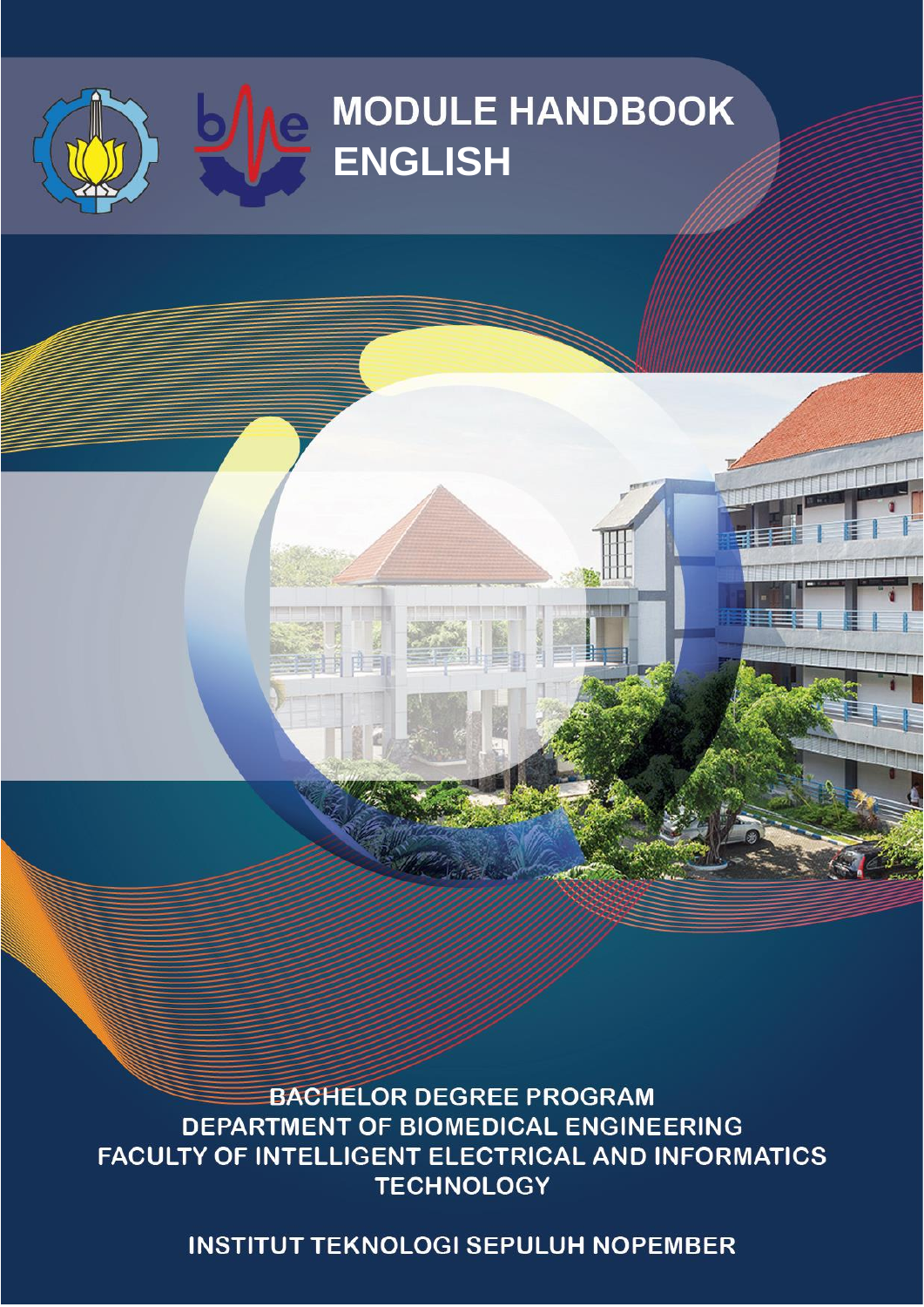#### **ENDORSEMENT PAGE**



## **MODULE HANDBOOK**

# **English**

### **DEPARTMENT OF BIOMEDICAL ENGINEERING**

**INSTITUT TEKNOLOGI SEPULUH NOPEMBER Number :** B/21330/IT2.IX.5.1.2/PP.03.00.00/2020

|                | Penanggung Jawab   |                         |                  |                          |
|----------------|--------------------|-------------------------|------------------|--------------------------|
| <b>Proses</b>  |                    | <b>Person in Charge</b> |                  | <b>Tanggal</b>           |
| <b>Process</b> | <b>Nama</b>        | Jabatan                 | Tandatangan      | Date                     |
|                | <b>Name</b>        | <b>Position</b>         | <b>Signature</b> |                          |
| Perumus        | Ratna              | Dosen                   | <b>TTD</b>       | <b>November 23, 2019</b> |
| Preparation    | Rintaningrum,      | Lecturer                |                  |                          |
|                | S.S, M.ED., Ph.D.  |                         |                  |                          |
| Pemeriksa dan  | Dr. Didik Khusnul  | Tim kurikulum           | <b>TTD</b>       | <b>February 10, 2020</b> |
| Pengendalian   | Arif, S.Si, M.Si   | Curriculum              |                  |                          |
| Review and     |                    | team                    |                  |                          |
| Control        |                    |                         |                  |                          |
| Persetujuan    |                    | Koordinator             | <b>TTD</b>       | March 02, 2020           |
| Approval       |                    | <b>RMK</b>              |                  |                          |
|                |                    | Course Cluster          |                  |                          |
|                |                    | Coordinator             |                  |                          |
| Penetapan      | Dr. Achmad Arifin, | Kepala                  |                  | March 09, 2020           |
| Determination  | S.T., M.Eng.       | Departemen              |                  |                          |
|                |                    | Head of                 |                  |                          |
|                |                    | Department              |                  |                          |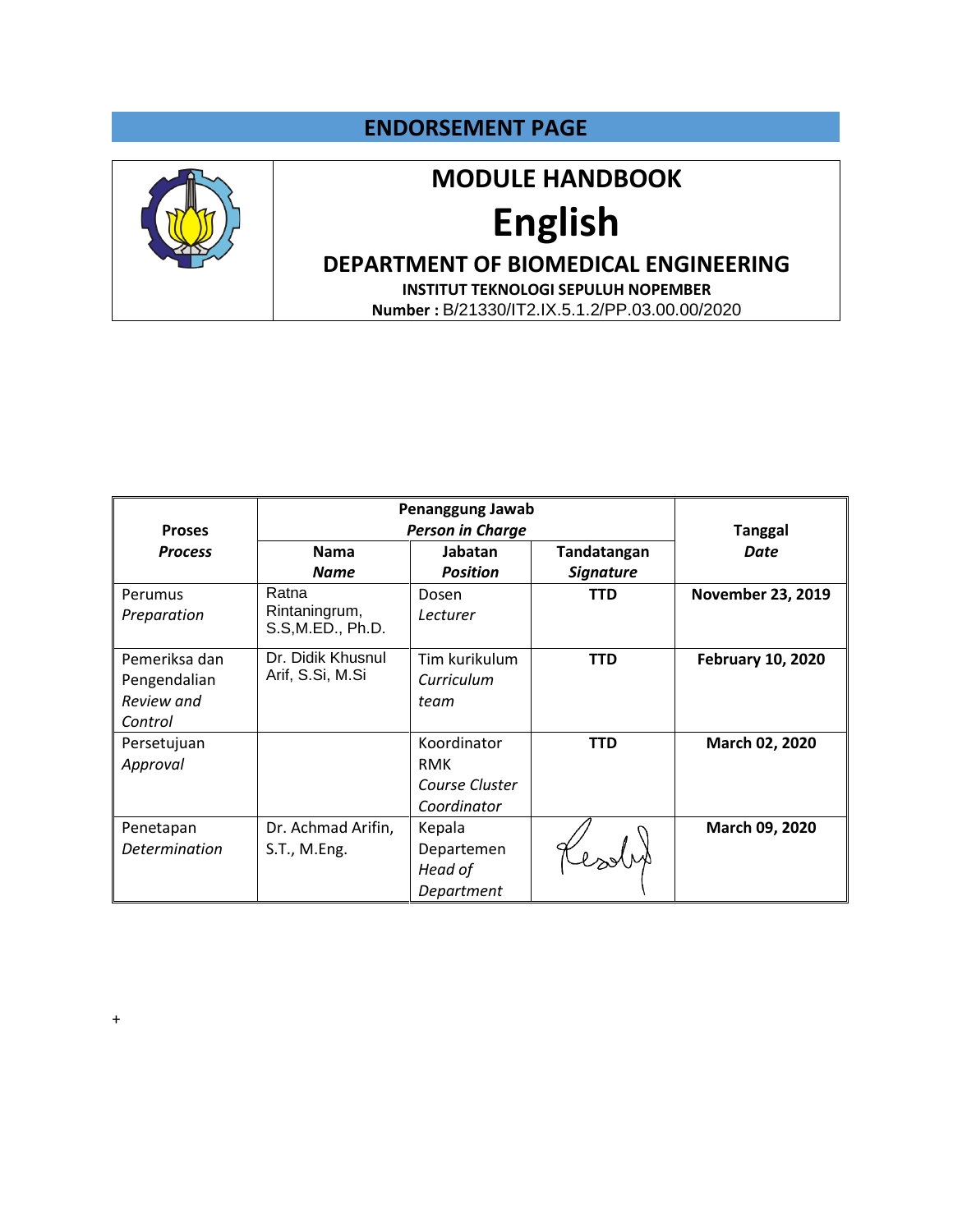# **MODULE HANDBOOK ENGLISH**

| Module name                   | <b>English</b>                                                          |  |  |  |  |  |
|-------------------------------|-------------------------------------------------------------------------|--|--|--|--|--|
| Module level                  | Undergradute                                                            |  |  |  |  |  |
| Code                          | UG184914                                                                |  |  |  |  |  |
| Course (if applicable)        | English                                                                 |  |  |  |  |  |
| Semester                      | <b>First Semester (Gasal)</b>                                           |  |  |  |  |  |
| Person responsible for        | Ratna Rintaningrum, S.S, M.ED., Ph.D.                                   |  |  |  |  |  |
| the module                    |                                                                         |  |  |  |  |  |
| Lecturer                      | Dra. Endang Susilowati, M. Kes                                          |  |  |  |  |  |
|                               | Ratna Rintaningrum, S.S., M.Ed., Ph.D                                   |  |  |  |  |  |
|                               | Arfan Fahmi, S.S., M.Pd                                                 |  |  |  |  |  |
|                               | Umi Trisyanti, S.S., M.Pd                                               |  |  |  |  |  |
|                               | Hermanto, S.S., M.Pd                                                    |  |  |  |  |  |
|                               | Adi Suryani, S.S., M.Ed., Ph.D                                          |  |  |  |  |  |
|                               | Dr. Kartika Nuswantara, S.Pd., M.Pd                                     |  |  |  |  |  |
| Language                      | <b>Bahasa Indonesia and English</b>                                     |  |  |  |  |  |
| <b>Relation to curriculum</b> | Undergradute degree program, mandatory, 1st semester.                   |  |  |  |  |  |
| Type of teaching,             | Lectures, <60 students                                                  |  |  |  |  |  |
| contact hours                 |                                                                         |  |  |  |  |  |
| Workload                      | Lectures : $2 \times 50 = 100$ minutes per week.<br>1.                  |  |  |  |  |  |
|                               | Exercises and Assignments : $2 \times 50 = 100$ minutes per week.<br>2. |  |  |  |  |  |
|                               | Private learning : $2 \times 50 = 100$ minutes per week.<br>3.          |  |  |  |  |  |
| <b>Credit points</b>          | 2 credit points (sks)                                                   |  |  |  |  |  |
| Requirements                  | A student must have attended at least 75% of the lectures to sit in     |  |  |  |  |  |
| according to the              | the exams.                                                              |  |  |  |  |  |
| examination                   |                                                                         |  |  |  |  |  |
| regulations                   |                                                                         |  |  |  |  |  |
| Mandatory                     |                                                                         |  |  |  |  |  |
| prerequisites                 |                                                                         |  |  |  |  |  |
| Learning outcomes             | Course Learning Outcome (CLO) after completing this                     |  |  |  |  |  |
| and their                     | module,                                                                 |  |  |  |  |  |
| corresponding PLOs            | <b>PLO-04</b><br>CLO 1: Students are able to arrange good and correct   |  |  |  |  |  |
|                               | English sentences with sentence elements and standard                   |  |  |  |  |  |
|                               | English grammar.                                                        |  |  |  |  |  |
|                               |                                                                         |  |  |  |  |  |
|                               |                                                                         |  |  |  |  |  |
|                               |                                                                         |  |  |  |  |  |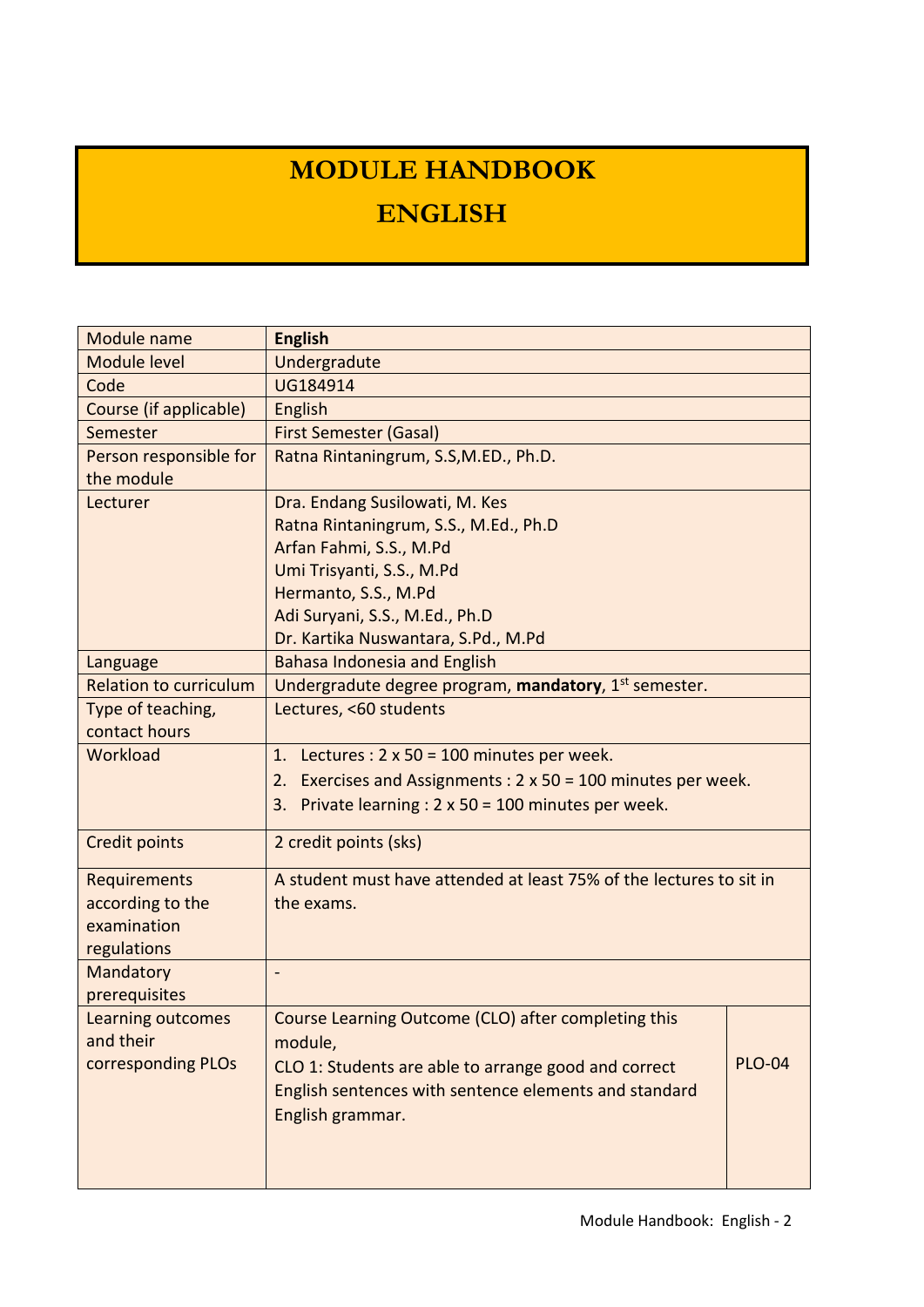|                      | CLO 2: Students are able to make good and correct                     | <b>PLO-04</b> |
|----------------------|-----------------------------------------------------------------------|---------------|
|                      | paragraphs in acoordance with the rules and elements of               |               |
|                      | a paragraph.                                                          |               |
|                      | CLO 3: Students are able to explain factors that could                | <b>PLO-04</b> |
|                      | make a successful presentation.                                       |               |
|                      | CLO 4: Students are able to do the academic presentation              | <b>PLO-12</b> |
|                      | wfor delivering fact, opinion, argumentation, question,               |               |
|                      | answer and/or refutation in academic presentation                     |               |
|                      | activity.                                                             |               |
|                      | CLO 5: Students are able to implement listening strategies            | <b>PLO-04</b> |
|                      | for answering the questions from a dialogue or                        |               |
|                      | conversation and monologue in English correctly and also              |               |
|                      | able to taking notes correctly.                                       |               |
|                      | CLO 6: Students are able to implement the proper                      | <b>PLO-11</b> |
|                      | reading strategies like scanning, skimming and reading for            |               |
|                      | details also the strategy to understand vocabulary for                |               |
|                      | answering the reading questions correctly.                            |               |
|                      | CLO 7: Students are able to inference, paraphrasing, and              | <b>PLO-11</b> |
|                      | summarizing.                                                          |               |
|                      | CLO 8: Students are able to analyze the text pattern                  | <b>PLO-11</b> |
|                      | organizations.                                                        |               |
| Content              | This course studies basic concepts of English that include listening, |               |
|                      | speaking/presentation, reading, and writing also able to implement it |               |
|                      | for delivering idea and opinion verbally and in writing in academic   |               |
|                      | field that associated with daily science and technology.              |               |
| <b>Study and</b>     | In-class exercises                                                    |               |
| examination          | Assignment 1, 2, 3                                                    |               |
| requirements and     | Mid-term examination                                                  |               |
| forms of examination | <b>Final examination</b>                                              |               |
|                      |                                                                       |               |
| Media employed       | LCD, whiteboard, websites (myITS Classroom), zoom.                    |               |
| <b>Reading list</b>  | Main:                                                                 |               |
|                      | 1. Becker Lucinda & Joan Van Emden, "Presentation Skills for          |               |
|                      | Students, Palgrave, Macmillan, 2010                                   |               |
|                      | 2. Hogue Ann, Oshima Alice, "Introduction to Academic Writing",       |               |
|                      | Longman, 1997                                                         |               |
|                      | 3. Johnston Susan S, Zukowski Jean/Faust, "Steps to Academic          |               |
|                      | Reading," Heinle, Canada, 2002                                        |               |
|                      | 4. Mikulecky, Beatrice S, "Advanced Reading Power", Pearson           |               |
|                      | Education, New York, 2007                                             |               |
|                      | 5. Preiss Sherry, "NorthStar: Listening and Speaking," Pearson        |               |
|                      | Education, New York 2009                                              |               |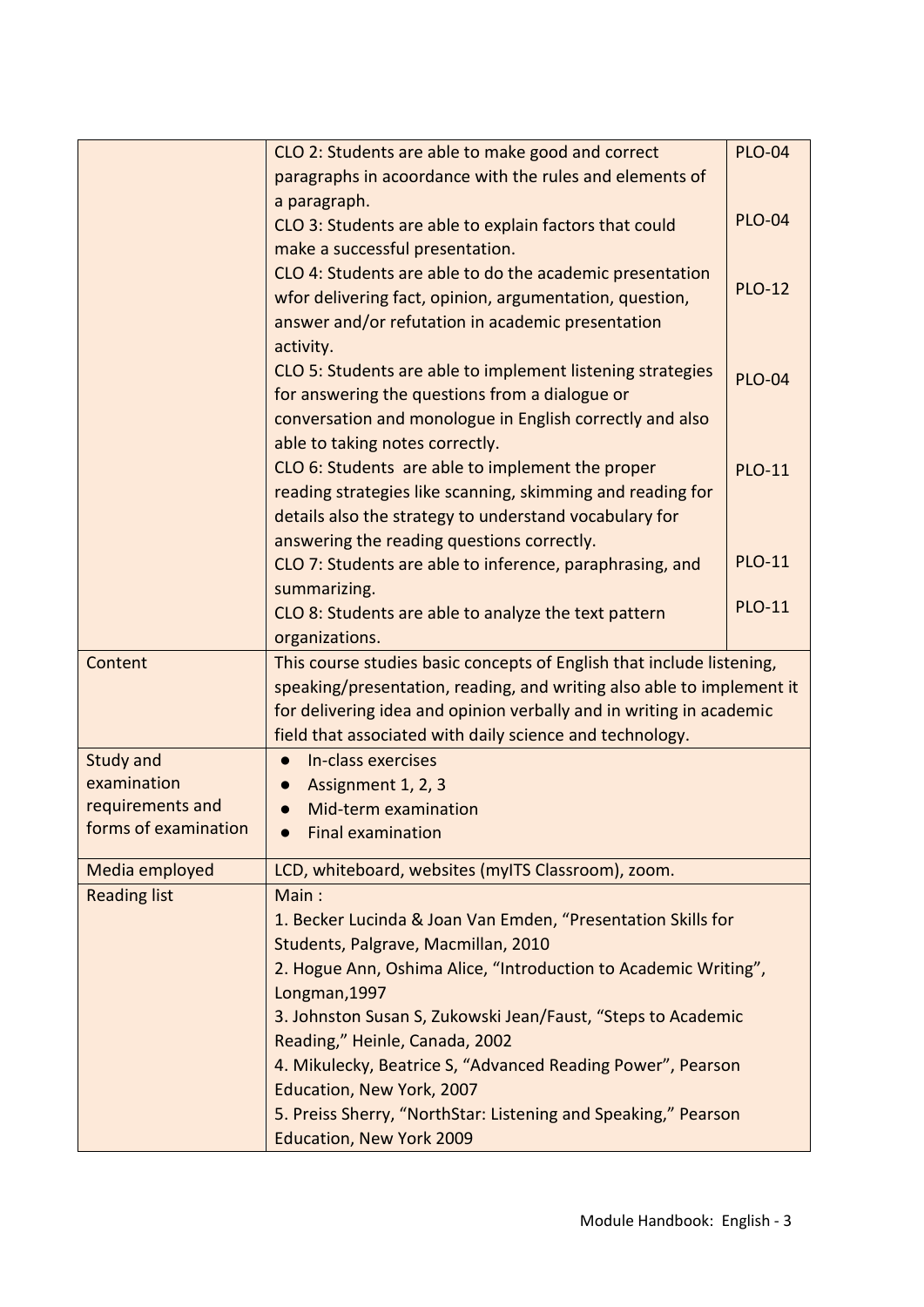| 6. Tim Dosen Bahasa Inggris ITS, "Improving English Skills for        |
|-----------------------------------------------------------------------|
| Academic Purposes, A Conceptual and Practical Integration,"           |
|                                                                       |
| Supporting:                                                           |
| 1. Bonamy David, "Technical English," Pearson Education, New York,    |
| 2011                                                                  |
| 2. Fellag Linda Robinson, "College Reading," Houghton Mifflin         |
| Company, 2006                                                         |
| 3. Fuchs Marjorie & Bonner Margaret, " Focus on Grammar; An           |
| Integrated Skills Approach," Pearson Education, Inc, 2006             |
| 4. Hague Ann, " First Steps in Academic Writing," Addison Wesley      |
| Publishing Company, 1996                                              |
| 5. Hockly Nicky & Dudeney Gavin, "How to Teach English with           |
|                                                                       |
| Technology, Pearson Education Limited, 2007                           |
| 6. Phillipd Deborah, " Longman Preparation Course for the TOEFL       |
| Test," Pearson Education, Inc, 2003                                   |
| 7. Root Christine & Blanchard Karen, " Ready to Read Now, Pearson     |
| Education, New York, 2005                                             |
| 8. Root Christine & Blanchard Karen, " Ready to Write, Pearson        |
| Education, New York, 2003                                             |
| 9. Weissman Jerry, "Presenting to Win, the Art of Telling Your Story, |
| Prentice Hall, 2006                                                   |
|                                                                       |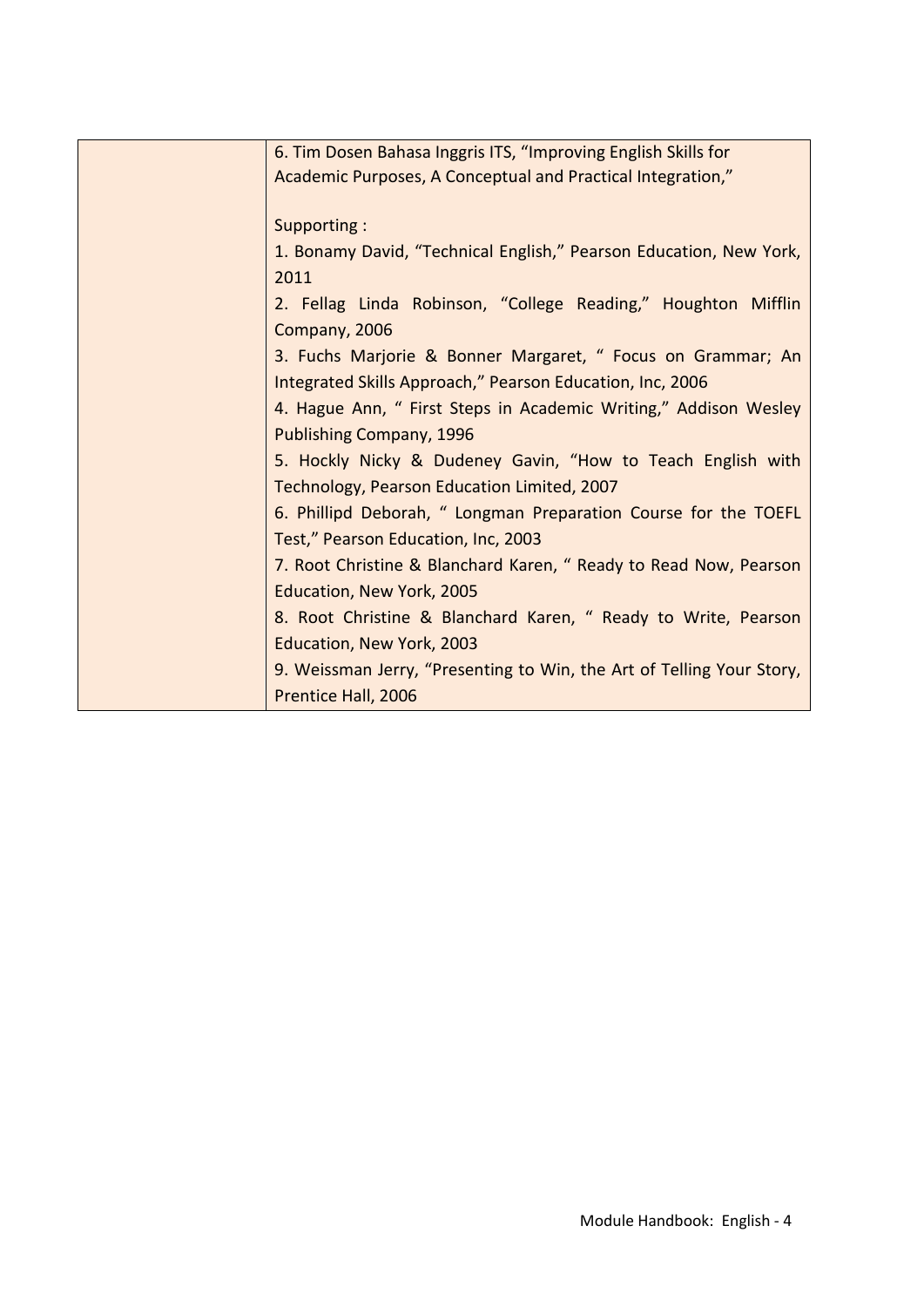#### **I. Rencana Pembelajaran Semester / Semester Learning Plan**

| <b>INSTITUT TEKNOLOGI SEPULUH NOPEMBER (ITS)</b><br><b>Document</b><br><b>FACULTY OF INTELLIGENT ELECTRICAL AND INFORMATICS TECHNOLOGY</b><br>Code<br>DEPARTMENT OF BIOMEDICAL ENGINEERING |                               |                                                                                                                           |                       |                                   |       |                                   |                         |  |  |
|--------------------------------------------------------------------------------------------------------------------------------------------------------------------------------------------|-------------------------------|---------------------------------------------------------------------------------------------------------------------------|-----------------------|-----------------------------------|-------|-----------------------------------|-------------------------|--|--|
|                                                                                                                                                                                            | <b>SEMESTER LEARNING PLAN</b> |                                                                                                                           |                       |                                   |       |                                   |                         |  |  |
| <b>MATA KULIAH (MK)</b>                                                                                                                                                                    |                               | <b>KODE</b>                                                                                                               | <b>Rumpun MK</b>      | <b>BOBOT</b> (sks)                |       | <b>SEMESTER</b>                   | <b>Tgl Penyusunan</b>   |  |  |
| <b>COURSE</b>                                                                                                                                                                              |                               | <b>CODE</b>                                                                                                               | <b>Course Cluster</b> | <b>Credits</b>                    |       |                                   | <b>Compilation Date</b> |  |  |
| <b>Bahasa Inggris</b>                                                                                                                                                                      |                               | UG184914                                                                                                                  | <b>ITS Compulsory</b> | $T=2$                             | $P=0$ |                                   | Oct 27, 2020            |  |  |
| <b>English</b>                                                                                                                                                                             |                               |                                                                                                                           |                       |                                   |       |                                   |                         |  |  |
| <b>OTORISASI / PENGESAHAN</b>                                                                                                                                                              |                               | <b>Dosen Pengembang RPS</b>                                                                                               |                       | <b>Koordinator RMK</b>            |       | <b>Ka DEPARTEMEN</b>              |                         |  |  |
| <b>AUTHORIZATION / ENDORSEMENT</b>                                                                                                                                                         |                               | Developer Lecturer of Semester Learning Plan                                                                              |                       | <b>Course Cluster Coordinator</b> |       | <b>Head of Department</b>         |                         |  |  |
|                                                                                                                                                                                            |                               |                                                                                                                           |                       |                                   |       |                                   |                         |  |  |
|                                                                                                                                                                                            |                               | (Ratna Rintaningrum, S.S,M.ED., Ph.D.)                                                                                    |                       |                                   |       | (Dr. Achmad Arifin, S.T., M.Eng.) |                         |  |  |
|                                                                                                                                                                                            |                               | CPL-PRODI yang dibebankan pada MK                                                                                         |                       | (M. Hilman Fatoni, S.T., M.T.)    |       |                                   |                         |  |  |
| Capaian<br>Pembelajaran                                                                                                                                                                    |                               | <b>PLO Program Charged to The Course</b>                                                                                  |                       |                                   |       |                                   |                         |  |  |
|                                                                                                                                                                                            | CPL-04                        | Mampu berkomunikasi secara efektif baik lisan maupun tulisan.                                                             |                       |                                   |       |                                   |                         |  |  |
| <b>Learning</b>                                                                                                                                                                            | PLO-04                        | Have good skills in oral and writing communications                                                                       |                       |                                   |       |                                   |                         |  |  |
| <b>Outcomes</b>                                                                                                                                                                            | <b>CPL-11</b>                 | Mampu memahami kebutuhan akan pembelajaran sepanjang hayat.                                                               |                       |                                   |       |                                   |                         |  |  |
|                                                                                                                                                                                            | $PLO-11$                      | Able to <i>understand</i> the need for lifelong learning.                                                                 |                       |                                   |       |                                   |                         |  |  |
|                                                                                                                                                                                            | $CPL-12$                      | Mampu bersikap dan berperilaku religius, nasionalis, saling menghormati, mandiri, dan gigih.                              |                       |                                   |       |                                   |                         |  |  |
|                                                                                                                                                                                            | <b>PLO-12</b>                 | Able to behave and act religiously, nationally, respectfully, independently, and persistently                             |                       |                                   |       |                                   |                         |  |  |
|                                                                                                                                                                                            |                               | Capaian Pembelajaran Mata Kuliah (CPMK)                                                                                   |                       |                                   |       |                                   |                         |  |  |
|                                                                                                                                                                                            |                               | Course Learning Outcome (CLO) If CLO as description capability of                                                         |                       |                                   |       |                                   |                         |  |  |
|                                                                                                                                                                                            |                               | each Learning Stage in the course, then CLO = LLO                                                                         |                       |                                   |       |                                   |                         |  |  |
|                                                                                                                                                                                            | CP MK <sub>1</sub>            | Mahasiswa mampu membuat kalimat bahasa inggris yang baik dan benar sesuai dengan unsur-unsur kalimat dan tata bahasa baku |                       |                                   |       |                                   |                         |  |  |
|                                                                                                                                                                                            |                               | bahasa Inggris.                                                                                                           |                       |                                   |       |                                   |                         |  |  |
|                                                                                                                                                                                            | CLO <sub>1</sub>              | Students are able to arrange good and correct English sentences with sentence elements and standard English grammar.      |                       |                                   |       |                                   |                         |  |  |
|                                                                                                                                                                                            | CP MK <sub>2</sub>            | Mahasiswa mampu membuat paragraf yang baik dan benar sesuai dengan kaidah dan unsur-unsur penyusun sebuah paragraf.       |                       |                                   |       |                                   |                         |  |  |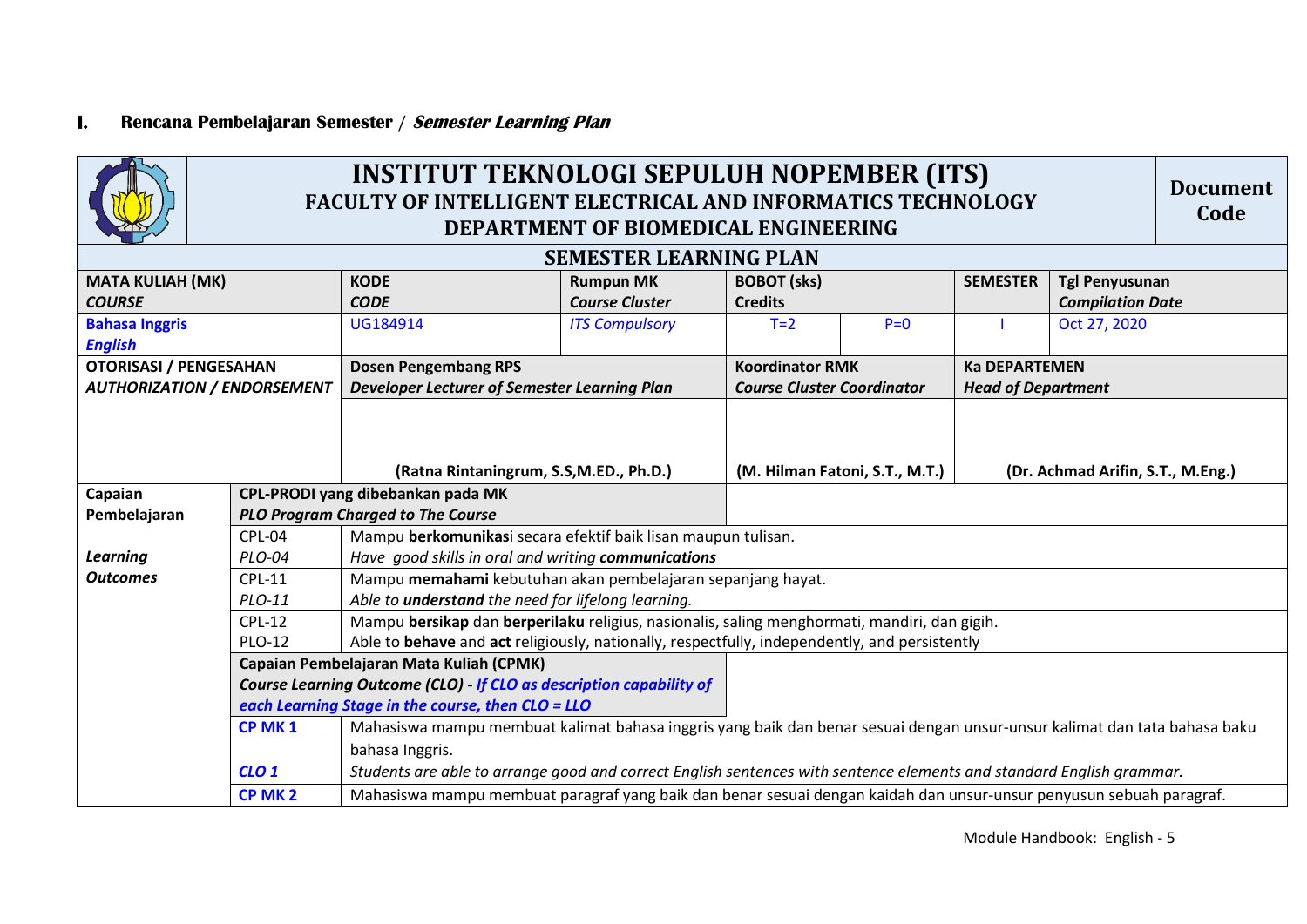| CLO <sub>2</sub>   | Students are able to make good and correct paragraphs in acoordance with the rules and elements of a paragraph.                       |
|--------------------|---------------------------------------------------------------------------------------------------------------------------------------|
| CP MK <sub>3</sub> | Mahasiswa mampu menjelaskan faktor-faktor yang membuat presentasi sukses dan bagus.                                                   |
| CLO3               | Students are able to explain factors that could make a successful presentation.                                                       |
| CP MK4             | Mahasiswa mampu melaksanakan presentasi akademik untuk menyampaikan fakta, opini, argumentasi, pertanyaan, jawaban, dan               |
|                    | atau sanggahan dalam kegiatan presentasi akademik.                                                                                    |
| CLO <sub>4</sub>   | Students are able to do the academic presentation wfor delivering fact, opinion, argumentation, question, answer and/or refutation in |
|                    | academic presentation activity.                                                                                                       |
| CP MK <sub>5</sub> | Mahasiswa mampu menerapkan listening strategies untuk menjawab pertanyaan dari percakapan (dialogue/conversation)                     |
|                    | dan ceramah (monologue) dalam bahasa Inggris dengan benar serta mampu melakukan note taking dengan benar.                             |
| CLO <sub>5</sub>   | Students are able to implement listening strategies for answering the questions from a dialogue or conversation and monologue in      |
|                    | English correctly and also able to taking notes correctly.                                                                            |
| CP MK 6            | Mahasiswa mampu menerapkan strategi membaca (reading strategies) yang tepat seperti scanning, skimming dan reading for details        |
|                    | serta strategi memahami kosakata (vocabulary) untuk menjawab pertanyaan bacaan dengan benar.                                          |
| CLO <sub>6</sub>   | Students are able to implement the proper reading strategies like scanning, skimming and reading for details also the strategy to     |
|                    | understand vocabulary for answering the reading questions correctly.                                                                  |
| CP MK <sub>7</sub> | Mahasiswa mampu malakukan inferensi, membuat parafrase (paraphrasing) dan ringkasan (summarizing).                                    |
| CLO <sub>7</sub>   | Students are able to inference, paraphrasing, and summarizing.                                                                        |
| <b>CP MK8</b>      | Mahasiswa mampu menganalisis struktur organisasi bacaan (text pattern organizations)                                                  |
| CLO <sub>8</sub>   | Students are able to analyze the text pattern organizations.                                                                          |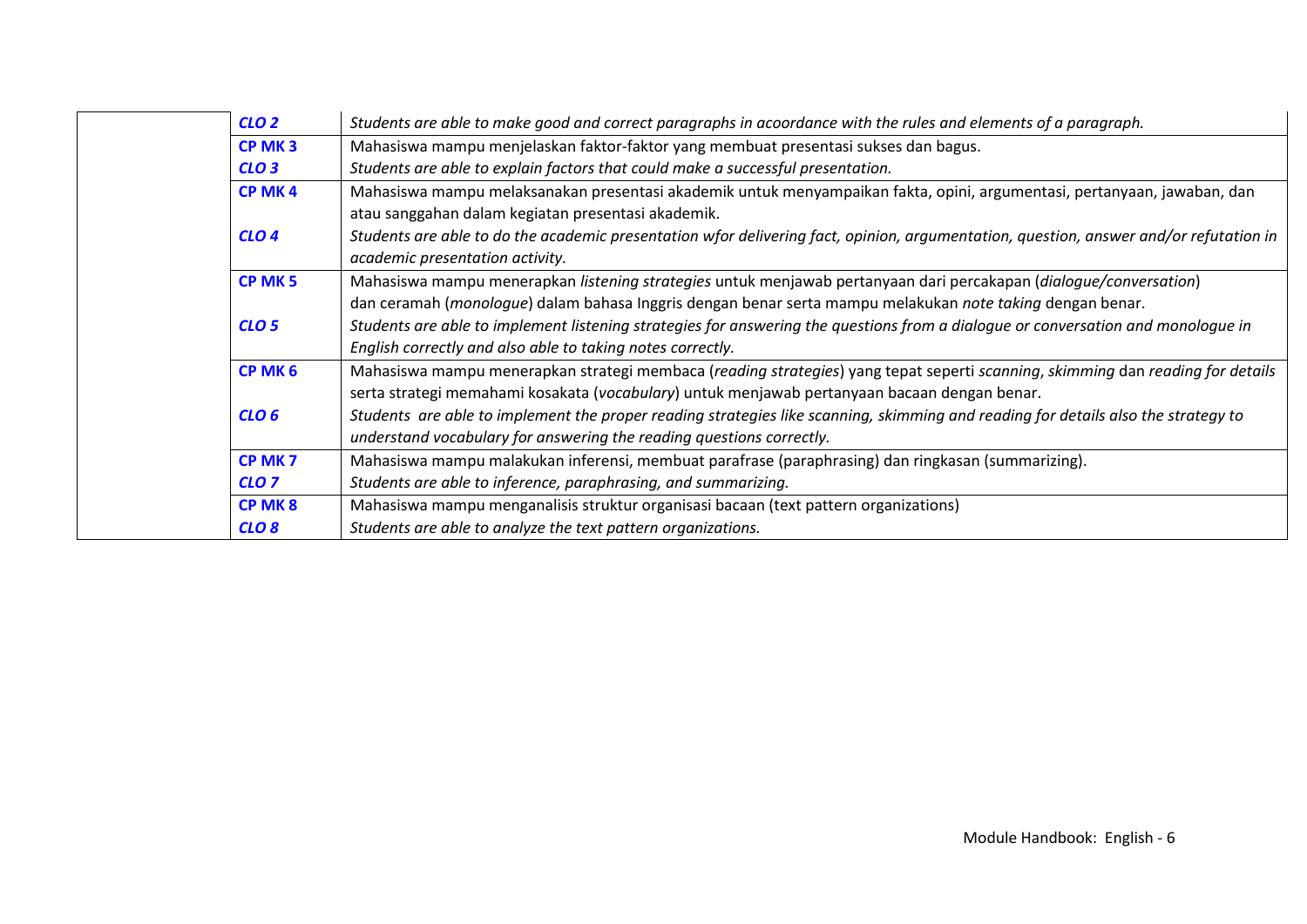| Peta CPL-CP MK    |                                                                                                                                    |      |      |      |            |      |      |      |      |      |      |            |           |
|-------------------|------------------------------------------------------------------------------------------------------------------------------------|------|------|------|------------|------|------|------|------|------|------|------------|-----------|
|                   |                                                                                                                                    | CPL- | CPL- | CPL- | CPL-       | CPL- | CPL- | CPL- | CPL- | CPL- | CPL- | CPL-       | CPL-      |
| Map of PLO - CLO  |                                                                                                                                    | 01   | 02   | 03   | 04         | 05   | 06   | 07   | 08   | 09   | 10   | 11         | 12        |
|                   | CPMK 1 / SUB CPMK                                                                                                                  |      |      |      | $\sqrt{2}$ |      |      |      |      |      |      |            |           |
|                   |                                                                                                                                    |      |      |      |            |      |      |      |      |      |      |            |           |
|                   | $CLO$ $1/$ $LLO$ $1$                                                                                                               |      |      |      |            |      |      |      |      |      |      |            |           |
|                   | CPMK 2 / SUB CPMK                                                                                                                  |      |      |      | $\sqrt{ }$ |      |      |      |      |      |      |            |           |
|                   |                                                                                                                                    |      |      |      |            |      |      |      |      |      |      |            |           |
|                   | $CLO$ 2 / LLO 2                                                                                                                    |      |      |      |            |      |      |      |      |      |      |            |           |
|                   | CPMK 3 / SUB CPMK                                                                                                                  |      |      |      | $\sqrt{ }$ |      |      |      |      |      |      |            |           |
|                   |                                                                                                                                    |      |      |      |            |      |      |      |      |      |      |            |           |
|                   | CLO 3 / LLO 3                                                                                                                      |      |      |      |            |      |      |      |      |      |      |            |           |
|                   | CPMK 4 / SUB CPMK                                                                                                                  |      |      |      |            |      |      |      |      |      |      |            | $\sqrt{}$ |
|                   | 4                                                                                                                                  |      |      |      |            |      |      |      |      |      |      |            |           |
|                   | $CLO$ 4 / LLO 4                                                                                                                    |      |      |      |            |      |      |      |      |      |      |            |           |
|                   | CPMK 5 / SUB CPMK                                                                                                                  |      |      |      | $\sqrt{ }$ |      |      |      |      |      |      |            |           |
|                   |                                                                                                                                    |      |      |      |            |      |      |      |      |      |      |            |           |
|                   | CLO 5 / LLO 5                                                                                                                      |      |      |      |            |      |      |      |      |      |      |            |           |
|                   | CPMK 6 / SUB CPMK                                                                                                                  |      |      |      |            |      |      |      |      |      |      | $\sqrt{ }$ |           |
|                   | 6                                                                                                                                  |      |      |      |            |      |      |      |      |      |      |            |           |
|                   | CLO 6/LO 6                                                                                                                         |      |      |      |            |      |      |      |      |      |      |            |           |
|                   | CPMK 7 / SUB CPMK                                                                                                                  |      |      |      |            |      |      |      |      |      |      | $\sqrt{}$  |           |
|                   |                                                                                                                                    |      |      |      |            |      |      |      |      |      |      |            |           |
|                   | $CLO$ 7/LLO 7                                                                                                                      |      |      |      |            |      |      |      |      |      |      |            |           |
|                   | CPMK 8 / SUB CPMK                                                                                                                  |      |      |      |            |      |      |      |      |      |      | $\sqrt{ }$ |           |
|                   | 8                                                                                                                                  |      |      |      |            |      |      |      |      |      |      |            |           |
|                   | CLO 8 / LLO 8                                                                                                                      |      |      |      |            |      |      |      |      |      |      |            |           |
| Diskripsi Singkat | Pada mata kuliah ini, mahasiswa akan belajar konsep-konsep dasar berbahasa Inggris yang meliputi ketrampilan menyimak (listening), |      |      |      |            |      |      |      |      |      |      |            |           |
| <b>MK</b>         | berbicara (speaking/presentation), membaca (reading) dan menulis (writing) dan mampu menerapkannya untuk mengungkapkan ide dan     |      |      |      |            |      |      |      |      |      |      |            |           |
|                   | pikirannya secara lisan dan tertulis di dalam kehidupan akademik yang berkaitan dengan sains dan teknologi serta sehari-hari.      |      |      |      |            |      |      |      |      |      |      |            |           |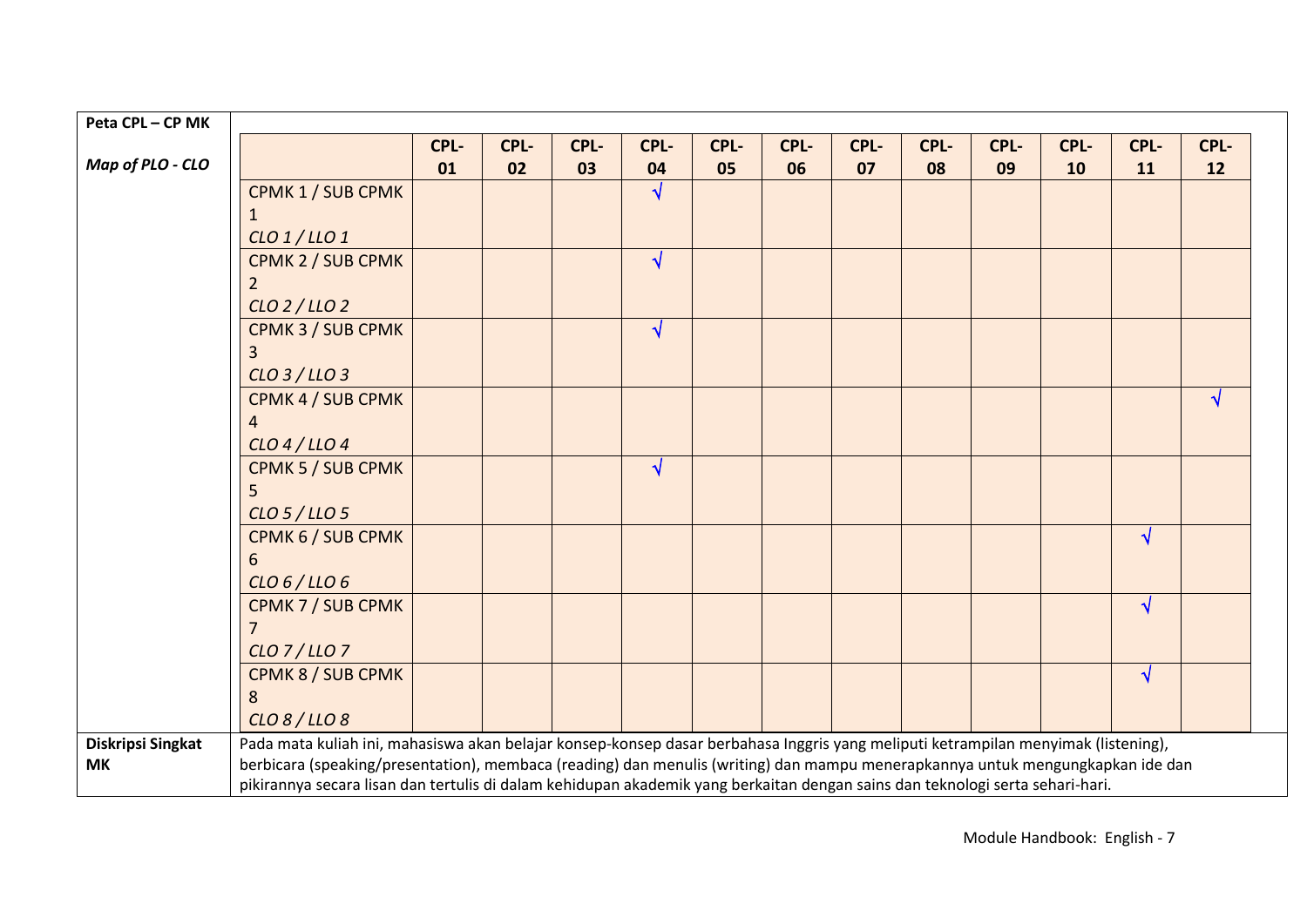| <b>Short Description</b> | This course studies basic concepts of English that include listening, speaking/presentation, reading, and writing also able to implement it for delivering                                                                                                                                                                                                                                                                                                                                                                                                                                         |  |  |  |  |  |  |  |  |
|--------------------------|----------------------------------------------------------------------------------------------------------------------------------------------------------------------------------------------------------------------------------------------------------------------------------------------------------------------------------------------------------------------------------------------------------------------------------------------------------------------------------------------------------------------------------------------------------------------------------------------------|--|--|--|--|--|--|--|--|
| of Course                | idea and opinion verbally and in writing in academic field that associated with daily science and technology.                                                                                                                                                                                                                                                                                                                                                                                                                                                                                      |  |  |  |  |  |  |  |  |
| <b>Bahan Kajian:</b>     | 1. Developing effective English sentence                                                                                                                                                                                                                                                                                                                                                                                                                                                                                                                                                           |  |  |  |  |  |  |  |  |
| Materi                   | Developing good paragraph<br>2.                                                                                                                                                                                                                                                                                                                                                                                                                                                                                                                                                                    |  |  |  |  |  |  |  |  |
| pembelajaran             | Academic Presentation preparation<br>3.                                                                                                                                                                                                                                                                                                                                                                                                                                                                                                                                                            |  |  |  |  |  |  |  |  |
| <b>Course Materials:</b> | Academic presentations and discussion<br>4.                                                                                                                                                                                                                                                                                                                                                                                                                                                                                                                                                        |  |  |  |  |  |  |  |  |
|                          | Llistening to various conversations and talks<br>5.                                                                                                                                                                                                                                                                                                                                                                                                                                                                                                                                                |  |  |  |  |  |  |  |  |
|                          | Reading for Uunderstanding: strategies and application<br>6.                                                                                                                                                                                                                                                                                                                                                                                                                                                                                                                                       |  |  |  |  |  |  |  |  |
|                          | Making inferences, paraphrasing and summarising<br>7.                                                                                                                                                                                                                                                                                                                                                                                                                                                                                                                                              |  |  |  |  |  |  |  |  |
|                          | 8.<br>Text pattern organizations                                                                                                                                                                                                                                                                                                                                                                                                                                                                                                                                                                   |  |  |  |  |  |  |  |  |
| Pustaka                  | Utama / Main:                                                                                                                                                                                                                                                                                                                                                                                                                                                                                                                                                                                      |  |  |  |  |  |  |  |  |
| <b>References</b>        | 1. Becker Lucinda & Joan Van Emden, "Presentation Skills for Students, Palgrave, Macmillan, 2010<br>2. Hogue Ann, Oshima Alice, "Introduction to Academic Writing", Longman, 1997<br>3. Johnston Susan S, Zukowski Jean/Faust, "Steps to Academic Reading," Heinle, Canada, 2002<br>4. Mikulecky, Beatrice S, "Advanced Reading Power", Pearson Education, New York, 2007<br>5. Preiss Sherry, "NorthStar: Listening and Speaking," Pearson Education, New York 2009<br>6. Tim Dosen Bahasa Inggris ITS, "Improving English Skills for Academic Purposes, A Conceptual and Practical Integration," |  |  |  |  |  |  |  |  |
|                          | Pendukung / Supporting:                                                                                                                                                                                                                                                                                                                                                                                                                                                                                                                                                                            |  |  |  |  |  |  |  |  |
|                          | 1. Bonamy David, "Technical English," Pearson Education, New York, 2011                                                                                                                                                                                                                                                                                                                                                                                                                                                                                                                            |  |  |  |  |  |  |  |  |
|                          | 2. Fellag Linda Robinson, "College Reading," Houghton Mifflin Company, 2006                                                                                                                                                                                                                                                                                                                                                                                                                                                                                                                        |  |  |  |  |  |  |  |  |
|                          | 3. Fuchs Marjorie & Bonner Margaret, " Focus on Grammar; An Integrated Skills Approach," Pearson Education, Inc, 2006                                                                                                                                                                                                                                                                                                                                                                                                                                                                              |  |  |  |  |  |  |  |  |
|                          | 4. Hague Ann, " First Steps in Academic Writing," Addison Wesley Publishing Company, 1996                                                                                                                                                                                                                                                                                                                                                                                                                                                                                                          |  |  |  |  |  |  |  |  |
|                          | 5. Hockly Nicky & Dudeney Gavin, "How to Teach English with Technology, Pearson Education Limited, 2007                                                                                                                                                                                                                                                                                                                                                                                                                                                                                            |  |  |  |  |  |  |  |  |
|                          | 6. Phillipd Deborah, " Longman Preparation Course for the TOEFL Test," Pearson Education, Inc, 2003                                                                                                                                                                                                                                                                                                                                                                                                                                                                                                |  |  |  |  |  |  |  |  |
|                          | 7. Root Christine & Blanchard Karen, " Ready to Read Now, Pearson Education, New York, 2005                                                                                                                                                                                                                                                                                                                                                                                                                                                                                                        |  |  |  |  |  |  |  |  |
|                          | 8. Root Christine & Blanchard Karen, "Ready to Write, Pearson Education, New York, 2003                                                                                                                                                                                                                                                                                                                                                                                                                                                                                                            |  |  |  |  |  |  |  |  |
|                          | 9. Weissman Jerry, "Presenting to Win, the Art of Telling Your Story, Prentice Hall, 2006                                                                                                                                                                                                                                                                                                                                                                                                                                                                                                          |  |  |  |  |  |  |  |  |
| Dosen Pengampu           | Dra. Endang Susilowati, M. Kes                                                                                                                                                                                                                                                                                                                                                                                                                                                                                                                                                                     |  |  |  |  |  |  |  |  |
| <b>Lecturers</b>         | Ratna Rintaningrum, S.S., M.Ed., Ph.D                                                                                                                                                                                                                                                                                                                                                                                                                                                                                                                                                              |  |  |  |  |  |  |  |  |
|                          | Arfan Fahmi, S.S., M.Pd                                                                                                                                                                                                                                                                                                                                                                                                                                                                                                                                                                            |  |  |  |  |  |  |  |  |
|                          | Umi Trisyanti, S.S., M.Pd                                                                                                                                                                                                                                                                                                                                                                                                                                                                                                                                                                          |  |  |  |  |  |  |  |  |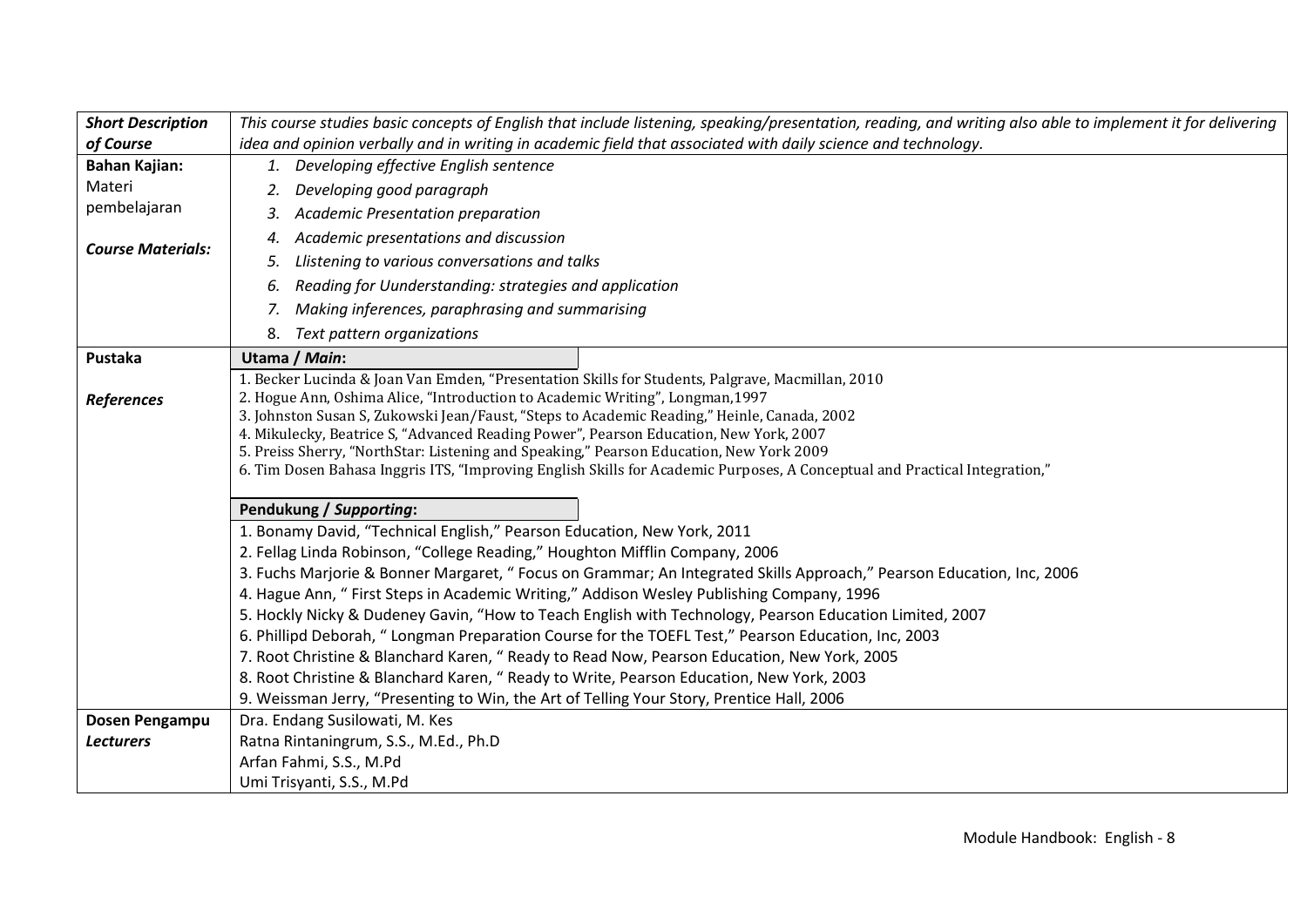| Prerequisite   | Matakuliah syarat                                                                                          | Hermanto, S.S., M.Pd<br>Adi Suryani, S.S., M.Ed., Ph.D                                                                                                                                                                 | Dr. Kartika Nuswantara, S.Pd., M.Pd                                                |                                                                                                     |                                                                                                                     |                                                                                                                       |                                                                                                                                                                                  |                                  |
|----------------|------------------------------------------------------------------------------------------------------------|------------------------------------------------------------------------------------------------------------------------------------------------------------------------------------------------------------------------|------------------------------------------------------------------------------------|-----------------------------------------------------------------------------------------------------|---------------------------------------------------------------------------------------------------------------------|-----------------------------------------------------------------------------------------------------------------------|----------------------------------------------------------------------------------------------------------------------------------------------------------------------------------|----------------------------------|
| Mg ke/<br>Week | Kemampuan akhir tiap<br>tahapan belajar (Sub-CPMK)<br><b>Final ability of each learning</b><br>stage (LLO) |                                                                                                                                                                                                                        | Penilaian / Assessment                                                             |                                                                                                     |                                                                                                                     | <b>Bantuk Pembelajaran; Metode</b><br>Pembelajaran; Penugasan Mahasiswa;                                              | Materi Pembelajaran<br>[Pustaka] /                                                                                                                                               | <b>Bobot</b><br><b>Penilaian</b> |
|                |                                                                                                            |                                                                                                                                                                                                                        | Indikator /<br><b>Indicator</b>                                                    | Kriteria & Teknik /<br>Criteria &<br><b>Techniques</b>                                              | [ Estimasi Waktu] /<br><b>Form of Learning; Learning Method;</b><br><b>Student Assignment;</b><br>[ Estimated Time] |                                                                                                                       | <b>Learning Material</b><br>[Reference]                                                                                                                                          | /Assess-<br>ment<br>Load $(\%)$  |
| (1)            |                                                                                                            | (2)                                                                                                                                                                                                                    | (3)                                                                                | (4)                                                                                                 | Tatap Muka/<br>$In-class (5)$                                                                                       | Daring /<br>Online (6)                                                                                                | (7)                                                                                                                                                                              | (8)                              |
| $1 - 5$        | bahasa Inggris.<br>English sentences with                                                                  | <b>CPMK 1: Mahasiswa mampu</b><br>membuat kalimat bahasa<br>inggris yang baik dan benar<br>sesuai dengan unsur-unsur<br>kalimat dan tata bahasa baku<br><b>CLO 1:</b> Students are able to<br>arrange good and correct | • Mampu menulis<br>kalimat dengan benar<br>• Able to write<br>sentences correctly. | Non-tes:<br>Latihan<br><b>Tugas</b><br>Tes:<br>Kuis<br>Non-test:<br>Exercise<br>Assignment<br>Test: | • Kuliah, tutorial,<br>responsi.<br>$5x$ [TM : 2 x<br>50"]<br>$5x$ [BM : 2 x<br>$50"$ ]<br>5x[PT:2x]<br>50"]        | Chatting dan<br>diskusi dalam<br>forum platform<br>ITS.<br>$\bullet$ Chat and<br>discussion in ITS<br>platform forum. | <b>Improving English</b><br>$\bullet$<br>Skills for<br>Academic<br>Purpose, A<br>Conceptual and<br>Practical<br>Integration page<br>$1 - 28$<br>Hogue Ann,<br>٠<br>Oshima Alice, | 20                               |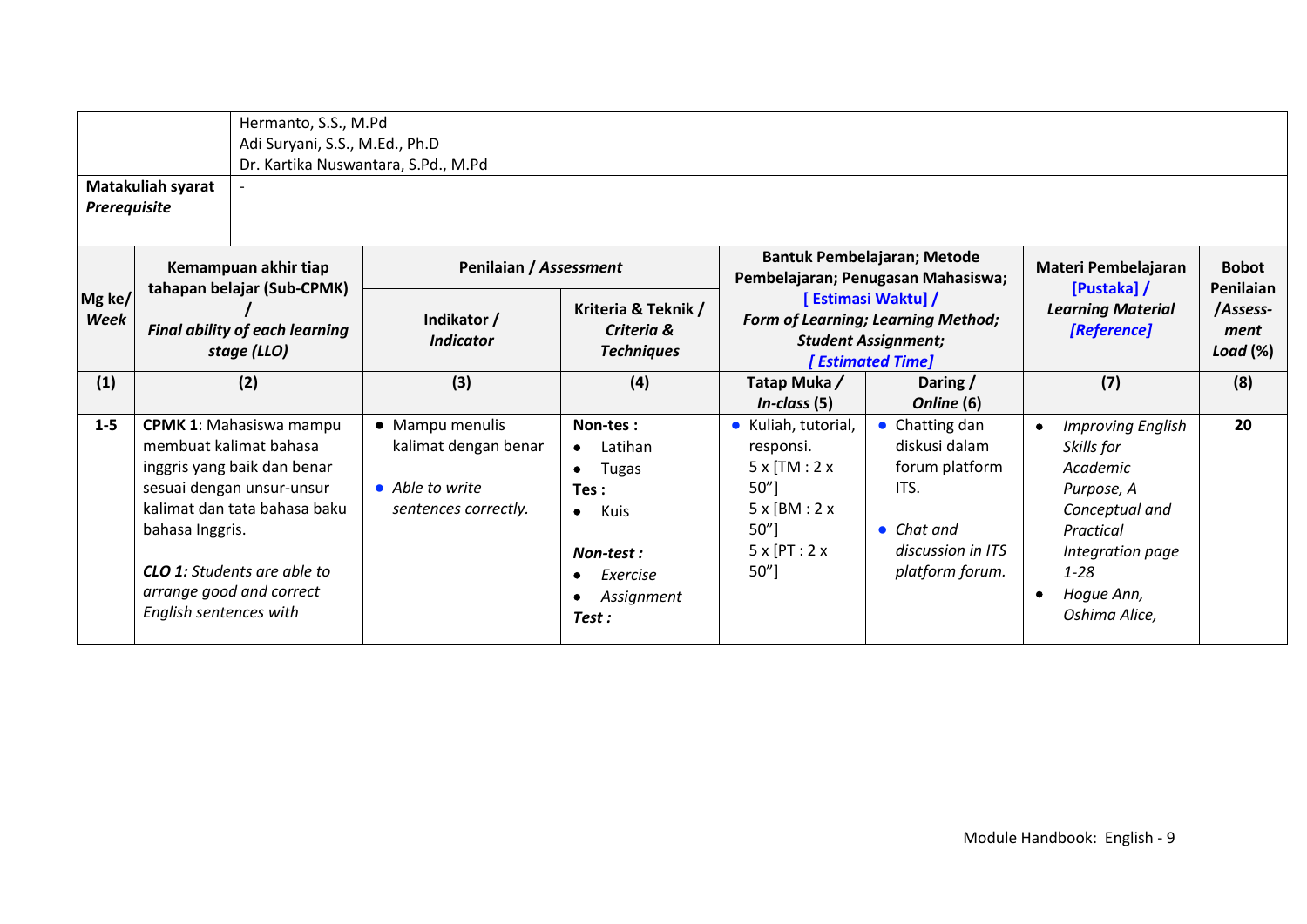|       | sentence elements and<br>standard English grammar.<br><b>CPMK 2: Mahasiswa mampu</b><br>membuat paragraf yang baik<br>dan benar sesuai dengan<br>kaidah dan unsur-unsur<br>penyusun sebuah paragraf.<br><b>CLO 2:</b> Students are able to<br>make good and correct<br>paragraphs in acoordance<br>with the rules and elements of<br>a paragraph. | Menulis paragraf<br>dengan benar<br>Writing paragraph<br>correctly.                                                                                                                                                                                            | Quiz<br>$\bullet$                                                                       | • Presentation,<br>tutorial and<br>respons.<br>$5x$ [FF : 1 x<br>50 <sup>7</sup><br>$5x$ [SA : 1 x<br>50 <sup>7</sup><br>$5x$ [SS : 1 x<br>$50''$ ]                                                 | "Introduction to<br>Academic<br>Wwriting",<br>Longman, 1997.                                                                                                                                                                                             |    |
|-------|---------------------------------------------------------------------------------------------------------------------------------------------------------------------------------------------------------------------------------------------------------------------------------------------------------------------------------------------------|----------------------------------------------------------------------------------------------------------------------------------------------------------------------------------------------------------------------------------------------------------------|-----------------------------------------------------------------------------------------|-----------------------------------------------------------------------------------------------------------------------------------------------------------------------------------------------------|----------------------------------------------------------------------------------------------------------------------------------------------------------------------------------------------------------------------------------------------------------|----|
| $6-8$ | <b>CPMK 3: Mahasiswa mampu</b><br>menjelaskan faktor-faktor<br>yang membuat presentasi<br>sukses dan bagus<br><b>CLO 3:</b> Students are able to<br>explain factors that could<br>make a successful<br>presentation.                                                                                                                              | • Menjelaskan faktor-<br>faktor yang membuat<br>presentasi menjadi<br>baik atau jelek dan<br>mempersiapkan<br>materi presentasi<br>• Explaining factors<br>that could make a<br>good or bad<br>presentation and<br>preparing the<br>presentation<br>materials. | Non-tes:<br>Presentasi dan<br>observasi<br>Non-test:<br>Presentation and<br>observation | · Diskusi<br>kelompok dan<br>simulasi.<br>$3x$ [TM : 2 x<br>50"]<br>$3x$ [BM : 2 x<br>50"<br>$3x$ [PT : 2 x<br>50"<br>• Group<br>discussion and<br>simulation<br>$3x$ [FF : 2 x<br>50 <sup>''</sup> | • Improving English<br>Skills for Academic<br>Purposes, A<br>Conceptual and<br>Practical<br>Integration page<br>$29 - 46$<br>Becker Lucinda &<br>$\bullet$<br>Joan Van Emden,<br>"Presentation Skills<br>for Students",<br>Palgrave,<br>Macmillan, 2010. | 25 |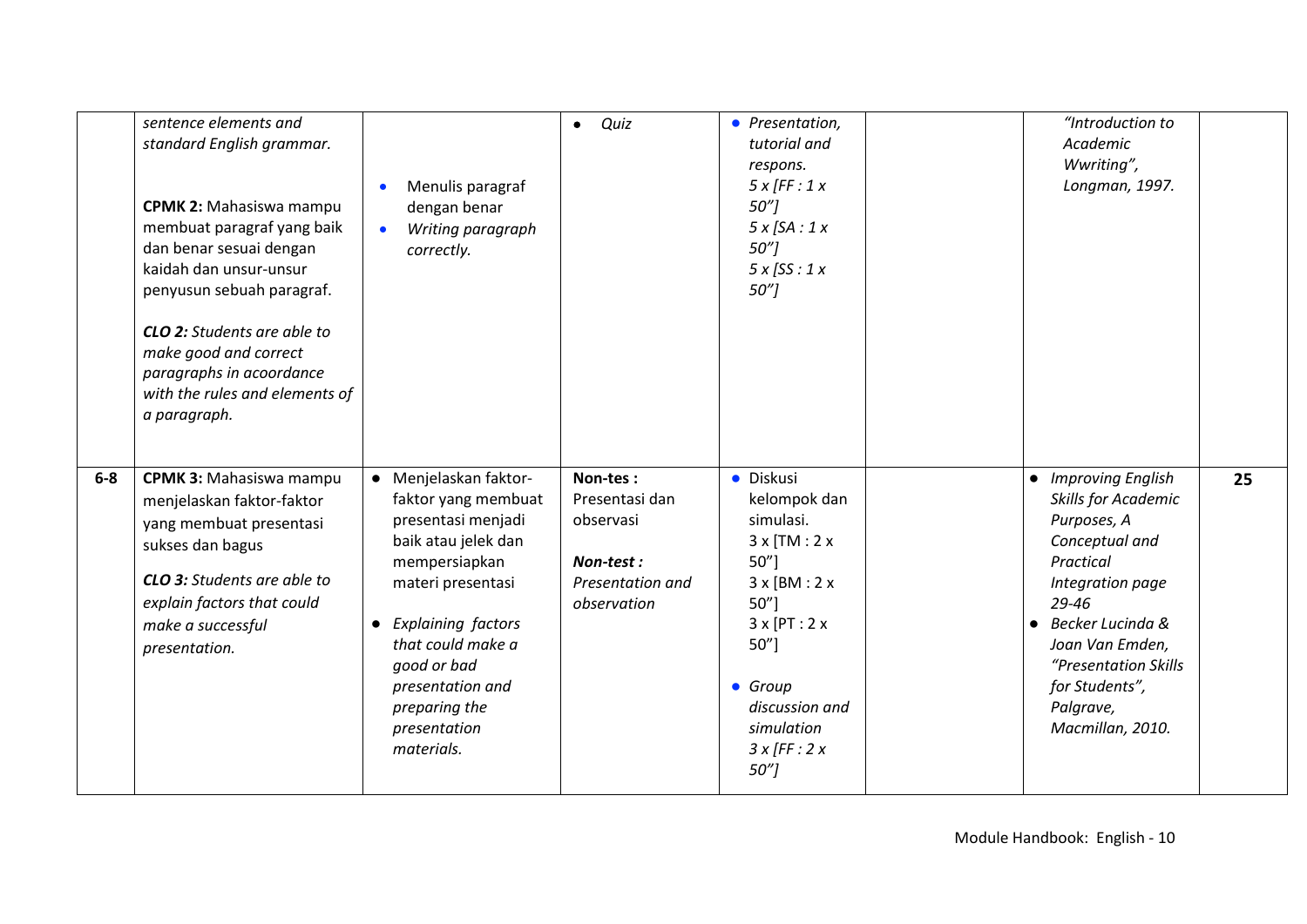|          | <b>CPMK 4: Mahasiswa mampu</b><br>melaksanakan presentasi<br>akademik untuk<br>menyampaikan fakta, opini,<br>argumentasi, pertanyaan,<br>jawaban, dan atau sanggahan<br>dalam kegiatan presentasi<br>akademik.<br><b>CLO 4:</b> Students are able to do<br>the academic presentation<br>wfor delivering fact, opinion,<br>argumentation, question,<br>answer and/or refutation in<br>academic presentation<br>activity. | • Melaksanakan<br>presentasi dan atau<br>diskusi tanya jawab<br>• Presentating and or<br>question and answer<br>discussion. |                      | $3x$ [SA : 2 x<br>60"]<br>$3x$ [SS : 2 x<br>60"]                                                                                                                                                                                 |                                                                                                          |    |
|----------|-------------------------------------------------------------------------------------------------------------------------------------------------------------------------------------------------------------------------------------------------------------------------------------------------------------------------------------------------------------------------------------------------------------------------|-----------------------------------------------------------------------------------------------------------------------------|----------------------|----------------------------------------------------------------------------------------------------------------------------------------------------------------------------------------------------------------------------------|----------------------------------------------------------------------------------------------------------|----|
| $9 - 11$ | <b>CPMK 5: Mahasiswa mampu</b><br>menerapkan listening<br>strategies untuk menjawab<br>pertanyaan dari percakapan<br>(dialogue/conversation)<br>dan ceramah (monologue)<br>dalam bahasa Inggris dengan<br>benar serta mampu<br>melakukan note taking<br>dengan benar.<br><b>CLO 5:</b> Students are able to                                                                                                             | • Menjelaskan atau<br>menjawab isi wacana<br>lisan dari dialog dan<br>monolog.                                              | Tes:<br>Tes tertulis | • Kuliah, tutorial<br>dan responsi<br>$[TM:2 \times 50'']$<br>$[BM:2 \times 50'']$<br>$[PT: 2 \times 50" ]$<br>• Presentation,<br>tutorial and<br>responsi.<br>$[FF:2 \times 50"]$<br>$[SA:2 \times 50"]$<br>$[SS:2 \times 50"]$ | • Improving English<br>Skills for Academic<br>Purposes, A<br>Conceptual and<br>Practical<br>Integration. | 25 |
|          | implement listening strategies                                                                                                                                                                                                                                                                                                                                                                                          | • Explaining or<br>answering content of                                                                                     | Non-test:            |                                                                                                                                                                                                                                  |                                                                                                          |    |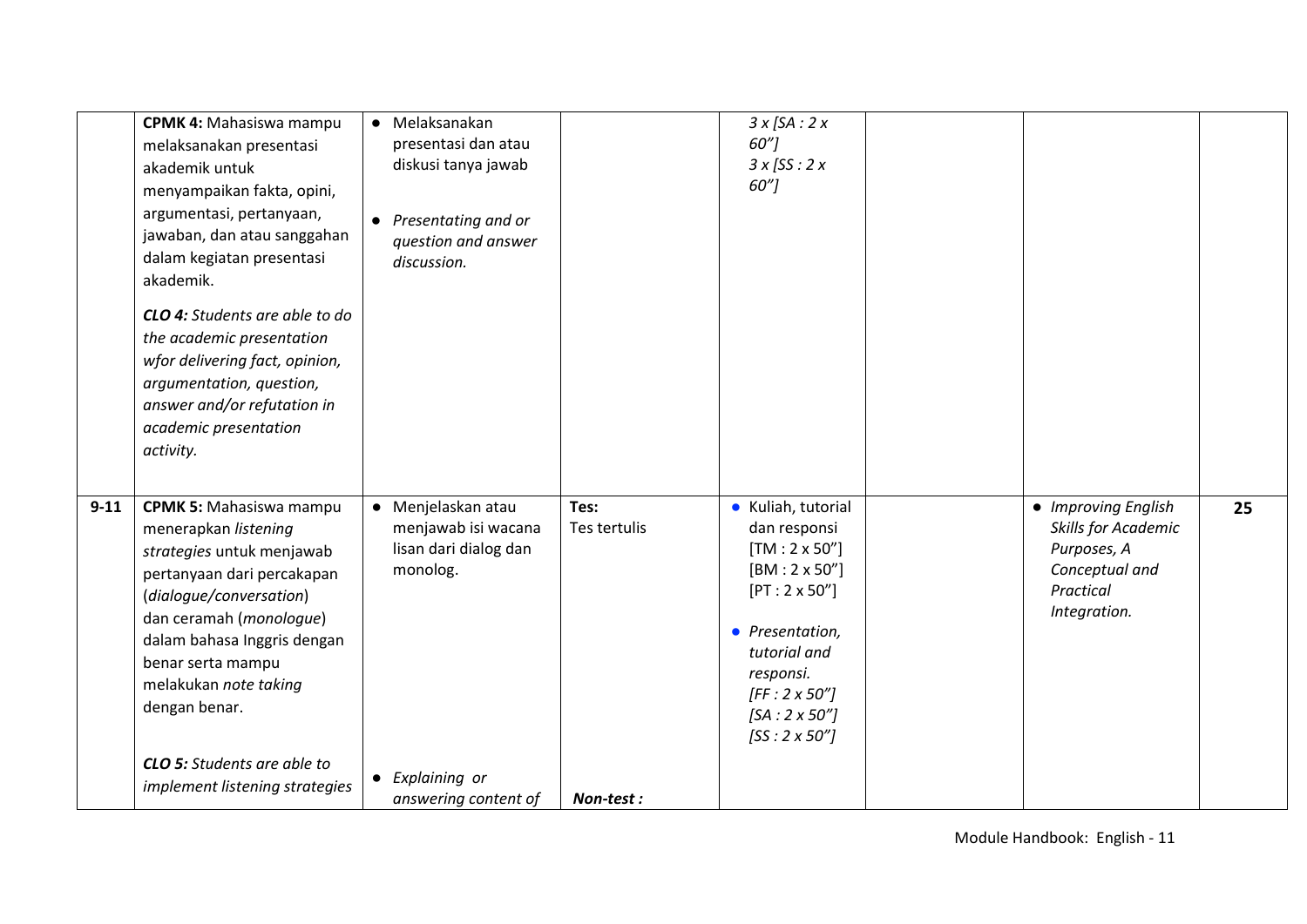|           | for answering the questions<br>from a dialogue or<br>conversation and monologue<br>in English correctly and also<br>able to taking notes correctly                                                                                                                                                                                                                                                                                                                                                                 | verbal discourse from<br>dialogue and<br>monologue.                                                                                                                                                                                   | Written test.                                              |                                                                                                                                                                                                                                 |                                                                                                                 |    |
|-----------|--------------------------------------------------------------------------------------------------------------------------------------------------------------------------------------------------------------------------------------------------------------------------------------------------------------------------------------------------------------------------------------------------------------------------------------------------------------------------------------------------------------------|---------------------------------------------------------------------------------------------------------------------------------------------------------------------------------------------------------------------------------------|------------------------------------------------------------|---------------------------------------------------------------------------------------------------------------------------------------------------------------------------------------------------------------------------------|-----------------------------------------------------------------------------------------------------------------|----|
| $12 - 13$ | <b>CPMK 6: Mahasiswa mampu</b><br>menerapkan strategi<br>membaca (reading strategies)<br>yang tepat seperti scanning,<br>skimming dan reading for<br>details serta strategi<br>memahami kosakata<br>(vocabulary) untuk menjawab<br>pertanyaan bacaan dengan<br>benar.<br><b>CLO 6:</b> Students are able to<br>implement the proper reading<br>strategies like scanning,<br>skimming and reading for<br>details also the strategy to<br>understand vocabulary for<br>answering the reading<br>questions correctly. | Menjelaskan isi bahan<br>$\bullet$<br>bacaan dan menjawab<br>pertanyaan dengan<br>benar tentang suatu<br>bahan bacaan.<br>• Explaining reading<br>content and<br>answering the<br>questions correctly<br>about a reading<br>material. | Tes:<br>Tes tertulis<br>Non-test:<br>Written test          | • Kuliah, tutorial<br>dan responsi<br>$[TM:2 \times 50'']$<br>$[BM:2 \times 50'']$<br>$[PT:2 \times 50'']$<br>• Presentation,<br>tutorial and<br>responsi.<br>$[FF:2 \times 50"]$<br>$[SA:2 \times 50"]$<br>$[SS:2 \times 50"]$ | • Improving English<br>Skills for Academic<br>Purposes, A<br>Conceptual and<br>Practical<br>Integration.        | 20 |
| 14        | <b>CPMK 7: Mahasiswa mampu</b><br>malakukan inferensi,<br>membuat parafrase<br>(paraphrasing) dan ringkasan<br>(summarizing).                                                                                                                                                                                                                                                                                                                                                                                      | Melakukan inrferensi<br>$\bullet$<br>• Membuat parafrasa<br>dari kalimat atau<br>suatu bacaan<br>• Membuat ringkasan<br>dari suatu bacaan                                                                                             | Non tes:<br>Tugas mandiri<br>Non-test:<br>Self-assignment. | • Kuliah dan<br>diskusi<br>$[TM: 2 \times 50"$<br>$[BM:2 \times 50'']$<br>$[PT: 2 \times 50'']$                                                                                                                                 | • Improving English<br><b>Skills for Academic</b><br>Purposes, A<br>Conceptual and<br>Practical<br>Integration. | 5  |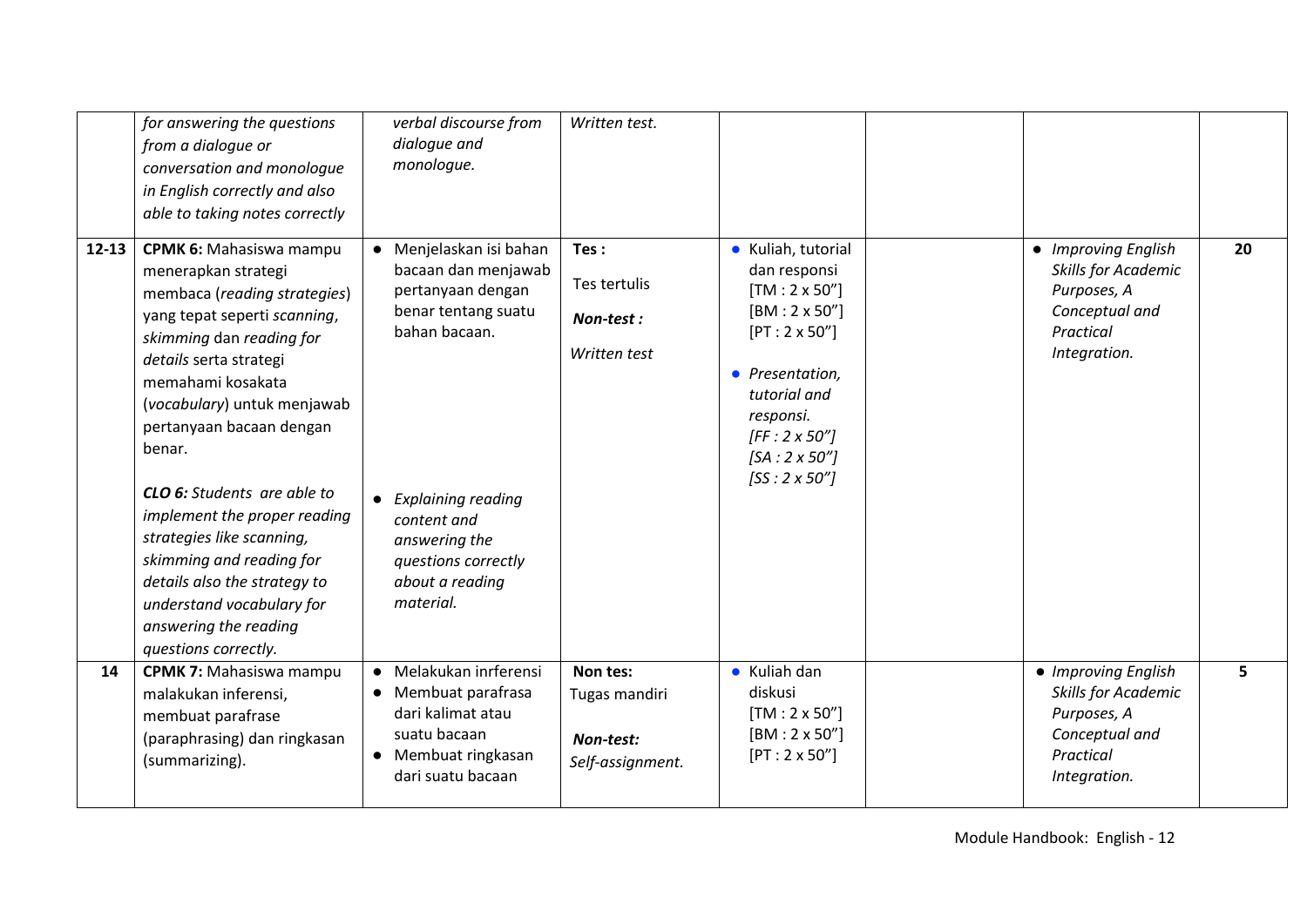|       | <b>CLO 7:</b> Students are able to<br>inference, paraphrasing, and<br>summarizing.                                                                                                  | Create inference<br>$\bullet$<br>Create paraphrase<br>$\bullet$<br>from sentences or<br>reading material<br>Summarizing reading<br>$\bullet$<br>material.                                                                                                                  |                                                              | • Presentation<br>and discussion<br>$[FF:2 \times 50"]$<br>$[SA:2 \times 50"]$<br>$[SS:2 \times 50"]$                                                                                                             |                                                                                                          |    |
|-------|-------------------------------------------------------------------------------------------------------------------------------------------------------------------------------------|----------------------------------------------------------------------------------------------------------------------------------------------------------------------------------------------------------------------------------------------------------------------------|--------------------------------------------------------------|-------------------------------------------------------------------------------------------------------------------------------------------------------------------------------------------------------------------|----------------------------------------------------------------------------------------------------------|----|
| 15    | <b>CPMK 8: Mahasiswa mampu</b><br>menganalisis struktur<br>organisasi bacaan (text<br>pattern organizations).<br>Students are able to analyze<br>the text pattern<br>organizations. | Menjelaskan pola<br>$\bullet$<br>bacaan (text pattern<br>organizations) dan<br>menentukan signal<br>words yang<br>digunakan.<br><b>Explaining reading</b><br>$\bullet$<br>pattern (text pattern<br>organizations) and<br>defining the signal<br>words that can be<br>used. | Non tes:<br>Tugas mandiri<br>Non-test:<br>Self-assignment.   | $\bullet$ Kuliah dan<br>diskusi<br>$[TM: 2 \times 50'']$<br>$[BM:2 \times 50'']$<br>$[PT:2 \times 50'']$<br>• Presentation<br>and discussion<br>$[FF:2 \times 50"]$<br>$[SA:2 \times 50"]$<br>$[SS:2 \times 50"]$ | • Improving English<br>Skills for Academic<br>Purposes, A<br>Conceptual and<br>Practical<br>Integration. | 5. |
| 15-16 |                                                                                                                                                                                     |                                                                                                                                                                                                                                                                            | <b>EVALUASI AKHIR SEMESTER</b><br><b>FINAL-SEMESTER EXAM</b> |                                                                                                                                                                                                                   |                                                                                                          |    |

**TM**=Tatap Muka, **PT**=Penugasan Terstuktur, **BM**=Belajar Mandiri.

*FF = Face to Face, SA = Structured Assignment, SS = Self Study.*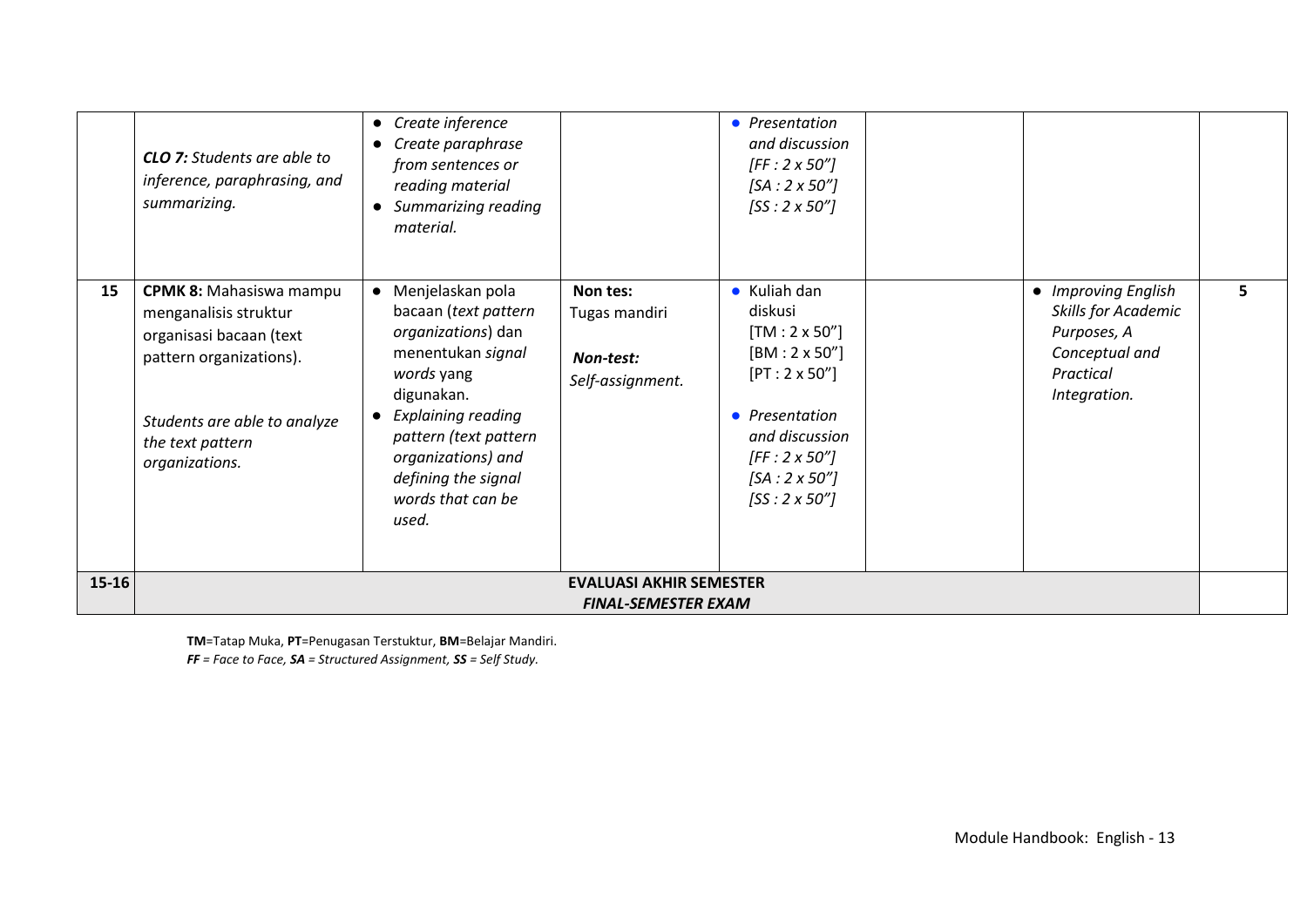#### **II. Rencana Asesmen & Evaluasi (RAE) / Assessment & Evaluation Plan**

|                                                                                                                         |                                                                                                                                                                                                                                              |                                                                                                 | <b>ASSESSMENT &amp; EVALUATION PLAN</b><br><b>BACHELOR DEGREE PROGRAM OF BIOMEDICAL</b><br><b>ENGINEERING - FTEIC ITS</b><br><b>Course: English</b> | RA&<br>E<br>Write<br>Doc Code                                                                 |        |
|-------------------------------------------------------------------------------------------------------------------------|----------------------------------------------------------------------------------------------------------------------------------------------------------------------------------------------------------------------------------------------|-------------------------------------------------------------------------------------------------|-----------------------------------------------------------------------------------------------------------------------------------------------------|-----------------------------------------------------------------------------------------------|--------|
| Kode/code:<br><b>UG184914</b>                                                                                           |                                                                                                                                                                                                                                              |                                                                                                 | Bobot sks/credits (T/P): 2/0                                                                                                                        | <b>Rumpun MK: ITS Compulsory</b><br><b>Course Cluster: ITS Compulsory</b>                     | Smt: I |
| <b>OTORISASI</b><br><b>Penyusun RA &amp; E</b><br><b>AUTHORIZATION</b><br><b>Compiler A&amp;EP</b><br>S.S, M.ED., Ph.D. |                                                                                                                                                                                                                                              | <b>Ratna Rintaningrum,</b>                                                                      | <b>Koordinator RMK</b><br><b>Course Cluster Coordinator</b><br><b>Muhammad Hilman Fatoni, S.T.,</b><br><b>M.T.</b>                                  | <b>Ka DEP</b><br><b>Head of</b><br><b>DEP</b><br><b>Dr. Achmad</b><br>Arifin, S.T.,<br>M.Eng. |        |
| <b>Mg</b><br>ke/<br><b>Wee</b><br>$\boldsymbol{k}$<br>(1)                                                               |                                                                                                                                                                                                                                              | Sub CP-MK/<br><b>Lesson Learning</b><br><b>Outcomes (LLO)</b><br>(2)                            | <b>Bentuk Asesmen (Penilaian)</b><br><b>Form of Assessment</b>                                                                                      | Bobot /<br>Load (%)<br>(4)                                                                    |        |
| $1 - 5$                                                                                                                 | <b>CPMK 1:</b><br>Mahasiswa<br>kalimat bahasa<br>inggris yang baik<br>dan benar sesuai<br>dengan unsur-<br>tata bahasa baku<br>bahasa Inggris.<br><b>CLO 1: Students</b><br>are able to<br>correct English<br>sentences with<br>and standard | mampu membuat<br>unsur kalimat dan<br>arrange good and<br>sentence elements<br>English grammar. | Non-tes:<br>Latihan<br><b>Tugas</b><br>$\bullet$<br>Tes:<br>Kuis<br>Non-test:<br>Exercise<br>Assignment<br>Test:<br>Quiz                            |                                                                                               | 20     |
|                                                                                                                         | <b>CPMK 2:</b><br>Mahasiswa                                                                                                                                                                                                                  |                                                                                                 |                                                                                                                                                     |                                                                                               |        |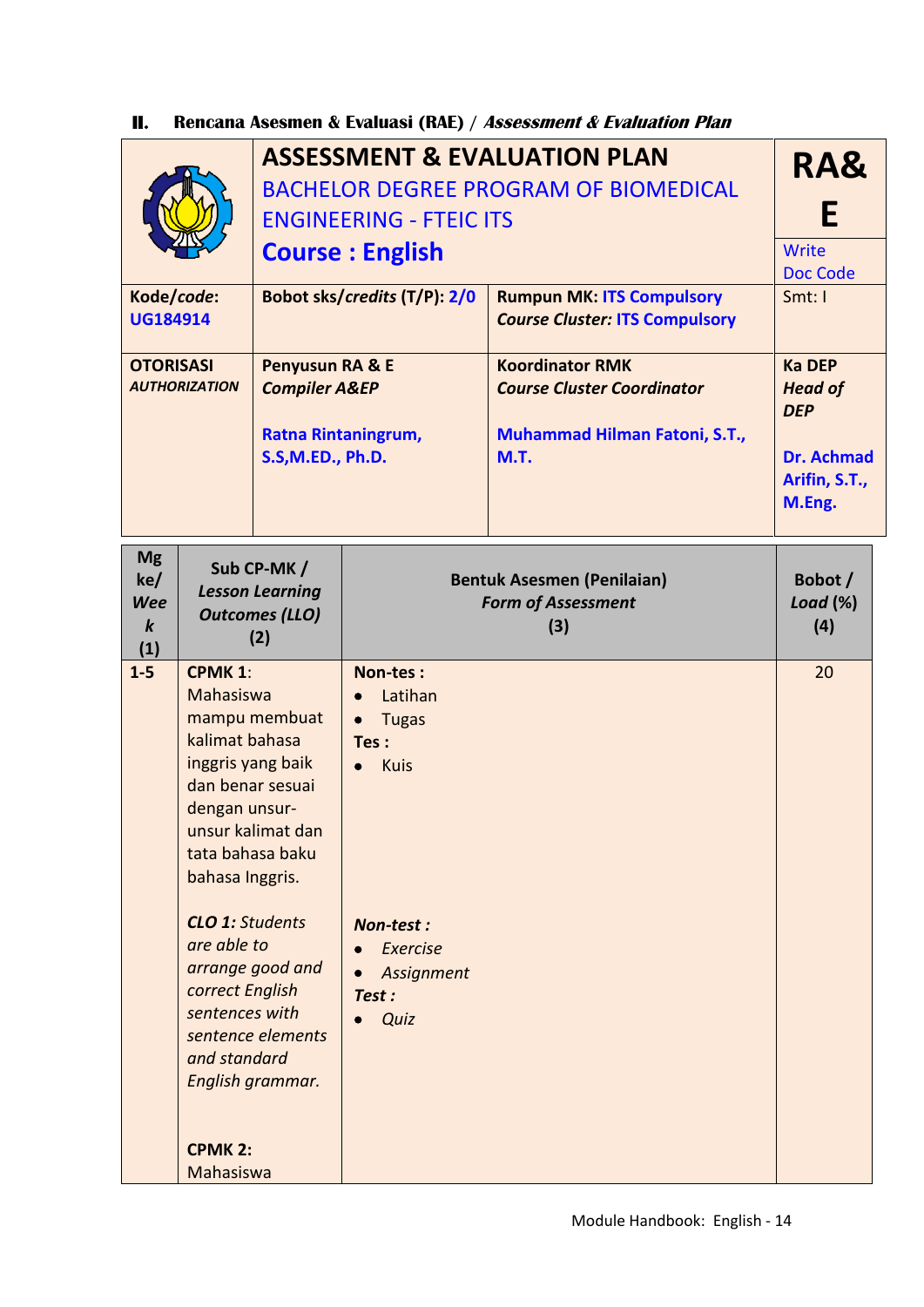|       | mampu membuat<br>paragraf yang baik<br>dan benar sesuai<br>dengan kaidah dan<br>unsur-unsur<br>penyusun sebuah<br>paragraf.<br><b>CLO 2: Students</b><br>are able to make<br>good and correct<br>paragraphs in<br>acoordance with<br>the rules and<br>elements of a<br>paragraph. |                                                  |    |
|-------|-----------------------------------------------------------------------------------------------------------------------------------------------------------------------------------------------------------------------------------------------------------------------------------|--------------------------------------------------|----|
| $6-8$ | <b>CPMK 3:</b><br><b>Mahasiswa</b><br>mampu<br>menjelaskan<br>faktor-faktor yang<br>membuat<br>presentasi sukses<br>dan bagus                                                                                                                                                     | Non-tes:<br>Presentasi dan observasi             | 25 |
|       | <b>CLO 3: Students</b><br>are able to explain<br>factors that could<br>make a successful<br>presentation.                                                                                                                                                                         | Non-test:<br><b>Presentation and observation</b> |    |
|       | <b>CPMK 4:</b><br>Mahasiswa<br>mampu<br>melaksanakan<br>presentasi<br>akademik untuk<br>menyampaikan<br>fakta, opini,<br>argumentasi,                                                                                                                                             |                                                  |    |
|       | pertanyaan,<br>jawaban, dan atau<br>sanggahan dalam<br>kegiatan                                                                                                                                                                                                                   |                                                  |    |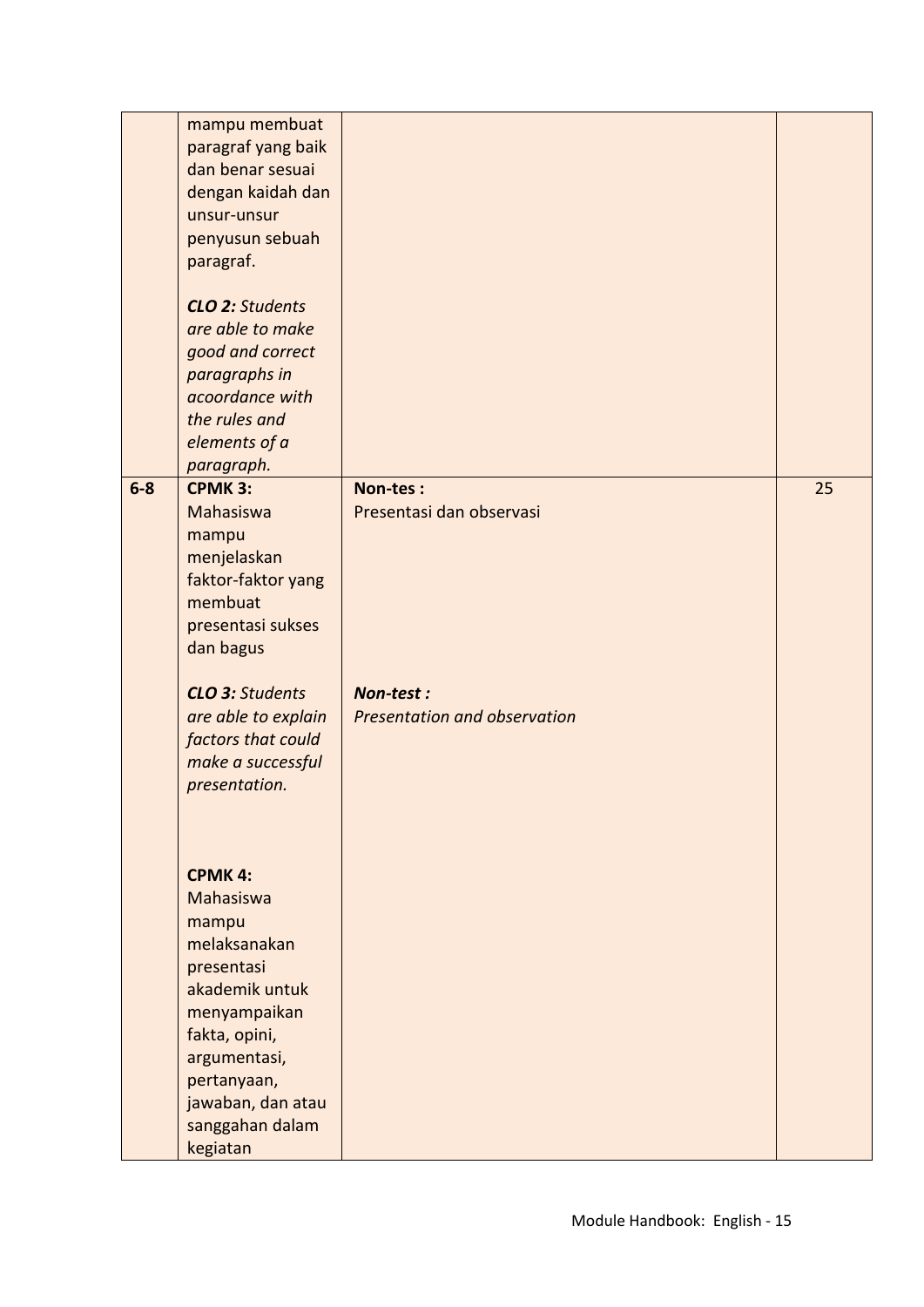| academic                 |                                                                                                                                                                                                                                                                                                                                                                                                                                                                                                                                                                                                                                |                                                           |
|--------------------------|--------------------------------------------------------------------------------------------------------------------------------------------------------------------------------------------------------------------------------------------------------------------------------------------------------------------------------------------------------------------------------------------------------------------------------------------------------------------------------------------------------------------------------------------------------------------------------------------------------------------------------|-----------------------------------------------------------|
| presentation wfor        |                                                                                                                                                                                                                                                                                                                                                                                                                                                                                                                                                                                                                                |                                                           |
|                          |                                                                                                                                                                                                                                                                                                                                                                                                                                                                                                                                                                                                                                |                                                           |
|                          |                                                                                                                                                                                                                                                                                                                                                                                                                                                                                                                                                                                                                                |                                                           |
|                          |                                                                                                                                                                                                                                                                                                                                                                                                                                                                                                                                                                                                                                |                                                           |
|                          |                                                                                                                                                                                                                                                                                                                                                                                                                                                                                                                                                                                                                                |                                                           |
|                          |                                                                                                                                                                                                                                                                                                                                                                                                                                                                                                                                                                                                                                |                                                           |
|                          |                                                                                                                                                                                                                                                                                                                                                                                                                                                                                                                                                                                                                                |                                                           |
|                          |                                                                                                                                                                                                                                                                                                                                                                                                                                                                                                                                                                                                                                |                                                           |
|                          |                                                                                                                                                                                                                                                                                                                                                                                                                                                                                                                                                                                                                                |                                                           |
|                          |                                                                                                                                                                                                                                                                                                                                                                                                                                                                                                                                                                                                                                |                                                           |
|                          |                                                                                                                                                                                                                                                                                                                                                                                                                                                                                                                                                                                                                                | 25                                                        |
| Mahasiswa                |                                                                                                                                                                                                                                                                                                                                                                                                                                                                                                                                                                                                                                |                                                           |
|                          |                                                                                                                                                                                                                                                                                                                                                                                                                                                                                                                                                                                                                                |                                                           |
|                          |                                                                                                                                                                                                                                                                                                                                                                                                                                                                                                                                                                                                                                |                                                           |
|                          |                                                                                                                                                                                                                                                                                                                                                                                                                                                                                                                                                                                                                                |                                                           |
|                          |                                                                                                                                                                                                                                                                                                                                                                                                                                                                                                                                                                                                                                |                                                           |
|                          |                                                                                                                                                                                                                                                                                                                                                                                                                                                                                                                                                                                                                                |                                                           |
|                          |                                                                                                                                                                                                                                                                                                                                                                                                                                                                                                                                                                                                                                |                                                           |
|                          |                                                                                                                                                                                                                                                                                                                                                                                                                                                                                                                                                                                                                                |                                                           |
| (dialogue/convers        |                                                                                                                                                                                                                                                                                                                                                                                                                                                                                                                                                                                                                                |                                                           |
|                          |                                                                                                                                                                                                                                                                                                                                                                                                                                                                                                                                                                                                                                |                                                           |
|                          |                                                                                                                                                                                                                                                                                                                                                                                                                                                                                                                                                                                                                                |                                                           |
|                          |                                                                                                                                                                                                                                                                                                                                                                                                                                                                                                                                                                                                                                |                                                           |
|                          |                                                                                                                                                                                                                                                                                                                                                                                                                                                                                                                                                                                                                                |                                                           |
|                          |                                                                                                                                                                                                                                                                                                                                                                                                                                                                                                                                                                                                                                |                                                           |
|                          |                                                                                                                                                                                                                                                                                                                                                                                                                                                                                                                                                                                                                                |                                                           |
|                          |                                                                                                                                                                                                                                                                                                                                                                                                                                                                                                                                                                                                                                |                                                           |
| mampu melakukan          |                                                                                                                                                                                                                                                                                                                                                                                                                                                                                                                                                                                                                                |                                                           |
|                          |                                                                                                                                                                                                                                                                                                                                                                                                                                                                                                                                                                                                                                |                                                           |
|                          |                                                                                                                                                                                                                                                                                                                                                                                                                                                                                                                                                                                                                                |                                                           |
|                          |                                                                                                                                                                                                                                                                                                                                                                                                                                                                                                                                                                                                                                |                                                           |
|                          |                                                                                                                                                                                                                                                                                                                                                                                                                                                                                                                                                                                                                                |                                                           |
|                          |                                                                                                                                                                                                                                                                                                                                                                                                                                                                                                                                                                                                                                |                                                           |
|                          |                                                                                                                                                                                                                                                                                                                                                                                                                                                                                                                                                                                                                                |                                                           |
|                          |                                                                                                                                                                                                                                                                                                                                                                                                                                                                                                                                                                                                                                |                                                           |
|                          |                                                                                                                                                                                                                                                                                                                                                                                                                                                                                                                                                                                                                                |                                                           |
|                          |                                                                                                                                                                                                                                                                                                                                                                                                                                                                                                                                                                                                                                |                                                           |
|                          |                                                                                                                                                                                                                                                                                                                                                                                                                                                                                                                                                                                                                                |                                                           |
|                          |                                                                                                                                                                                                                                                                                                                                                                                                                                                                                                                                                                                                                                |                                                           |
| conversation and         |                                                                                                                                                                                                                                                                                                                                                                                                                                                                                                                                                                                                                                |                                                           |
| monologue in             |                                                                                                                                                                                                                                                                                                                                                                                                                                                                                                                                                                                                                                |                                                           |
| <b>English correctly</b> |                                                                                                                                                                                                                                                                                                                                                                                                                                                                                                                                                                                                                                |                                                           |
| and also able to         |                                                                                                                                                                                                                                                                                                                                                                                                                                                                                                                                                                                                                                |                                                           |
|                          |                                                                                                                                                                                                                                                                                                                                                                                                                                                                                                                                                                                                                                |                                                           |
|                          |                                                                                                                                                                                                                                                                                                                                                                                                                                                                                                                                                                                                                                |                                                           |
|                          | presentasi<br>akademik.<br><b>CLO 4: Students</b><br>are able to do the<br>delivering fact,<br>opinion,<br>argumentation,<br>question, answer<br>and/or refutation<br>in academic<br>presentation<br>activity.<br><b>CPMK 5:</b><br>mampu<br>menerapkan<br>listening strategies<br>untuk menjawab<br>pertanyaan dari<br>percakapan<br>ation)<br>dan ceramah<br>(monologue)<br>dalam bahasa<br>Inggris dengan<br>benar serta<br>note taking<br>dengan benar.<br><b>CLO 5: Students</b><br>are able to<br>implement<br>listening strategies<br>for answering the<br>questions from a<br>dialogue or<br>taking notes<br>correctly | Tes:<br><b>Tes tertulis</b><br>Non-test:<br>Written test. |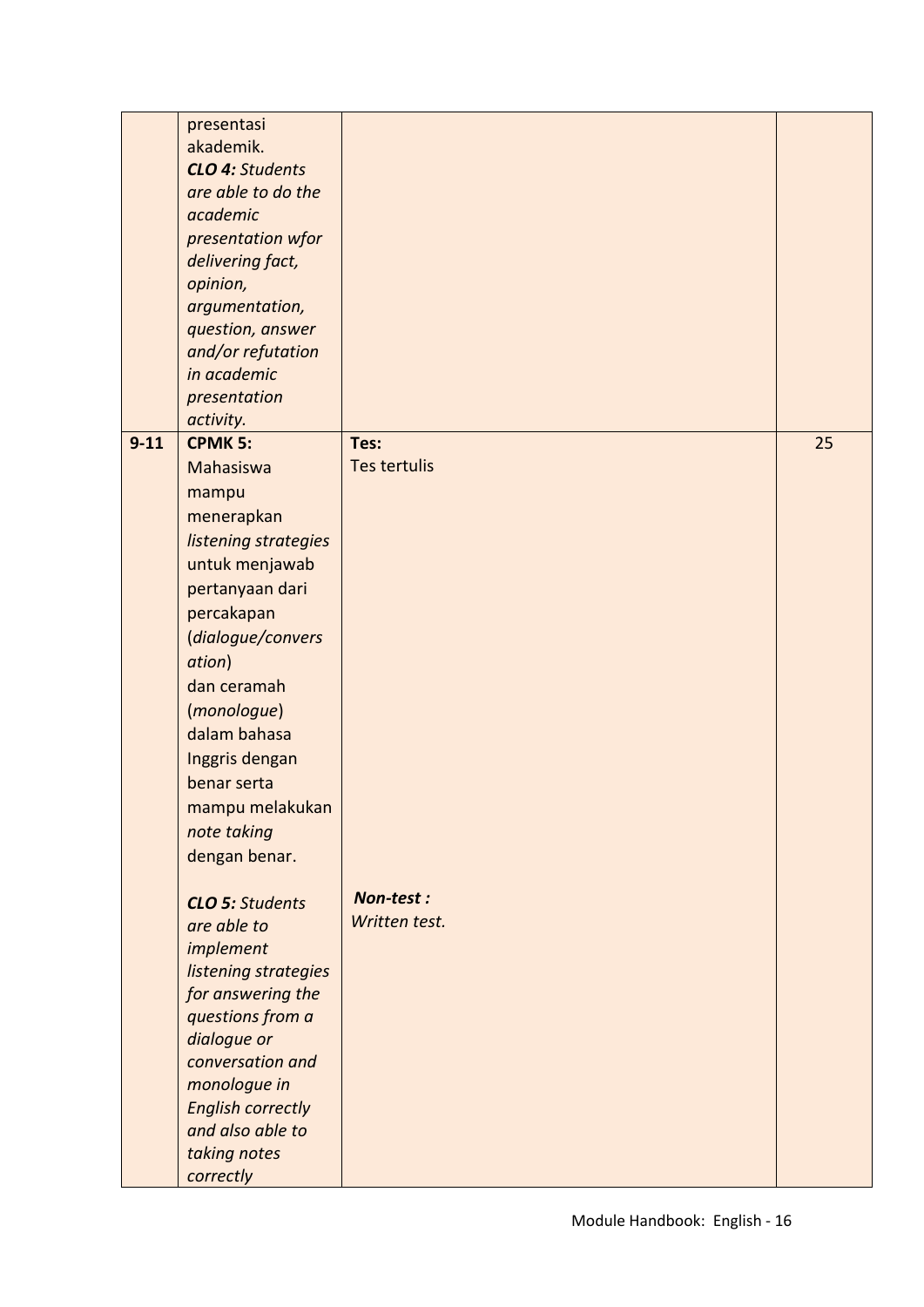| $12-$ | CPMK 6:                             | Tes:          | 20 |
|-------|-------------------------------------|---------------|----|
| 13    | Mahasiswa                           | Tes tertulis  |    |
|       | mampu                               |               |    |
|       | menerapkan                          |               |    |
|       | strategi membaca                    |               |    |
|       | (reading                            |               |    |
|       | strategies) yang                    |               |    |
|       | tepat seperti                       |               |    |
|       | scanning,                           |               |    |
|       | skimming dan                        |               |    |
|       | reading for details                 |               |    |
|       | serta strategi                      |               |    |
|       | memahami                            |               |    |
|       | kosakata                            |               |    |
|       | (vocabulary) untuk                  |               |    |
|       | menjawab                            |               |    |
|       | pertanyaan bacaan                   |               |    |
|       | dengan benar.                       |               |    |
|       |                                     |               |    |
|       | CLO 6: Students                     |               |    |
|       | are able to                         |               |    |
|       | implement the                       | Non-test:     |    |
|       | proper reading                      | Written test  |    |
|       | strategies like                     |               |    |
|       | scanning,                           |               |    |
|       | skimming and<br>reading for details |               |    |
|       | also the strategy                   |               |    |
|       | to understand                       |               |    |
|       | vocabulary for                      |               |    |
|       | answering the                       |               |    |
|       | reading questions                   |               |    |
|       | correctly.                          |               |    |
|       |                                     |               |    |
| 14    | <b>CPMK7:</b>                       | Non tes:      | 5  |
|       | Mahasiswa                           | Tugas mandiri |    |
|       | mampu malakukan                     |               |    |
|       | inferensi,                          |               |    |
|       | membuat                             |               |    |
|       | parafrase                           |               |    |
|       | (paraphrasing) dan                  |               |    |
|       | ringkasan                           |               |    |
|       | (summarizing).                      |               |    |
|       |                                     |               |    |
|       |                                     |               |    |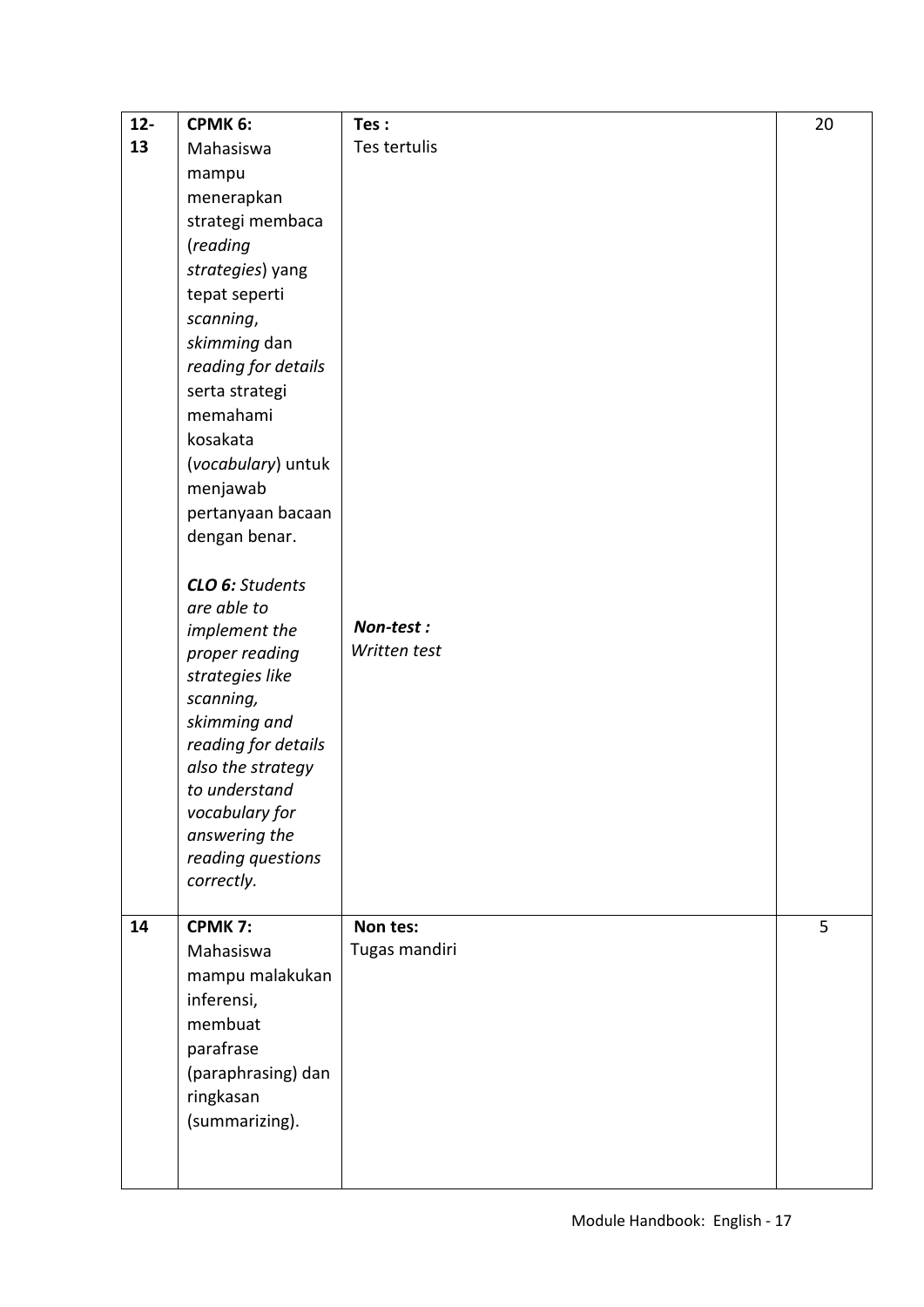|    | <b>CLO 7: Students</b><br>are able to<br>inference,<br>paraphrasing, and<br>summarizing.                                  | Non-test:<br>Self-assignment.                                                           |      |
|----|---------------------------------------------------------------------------------------------------------------------------|-----------------------------------------------------------------------------------------|------|
| 15 | <b>CPMK 8:</b><br>Mahasiswa<br>mampu<br>menganalisis<br>struktur organisasi<br>bacaan (text<br>pattern<br>organizations). | Non tes:<br>Tugas mandiri                                                               | 5    |
|    | CLO 8:<br>Students are able<br>to analyze the text<br>pattern<br>organizations.                                           | Non-test:<br>Self-assignment.                                                           |      |
| 16 | <b>Evaluasi Akhir</b><br><b>Final Exam</b>                                                                                | Tes:<br><b>Ujian Tulis/Ujian Daring</b><br>Test:<br><b>Writing Exams / Online Exams</b> |      |
|    |                                                                                                                           | <b>Total bobot penilaian</b><br><b>Total assessment load</b>                            | 100% |